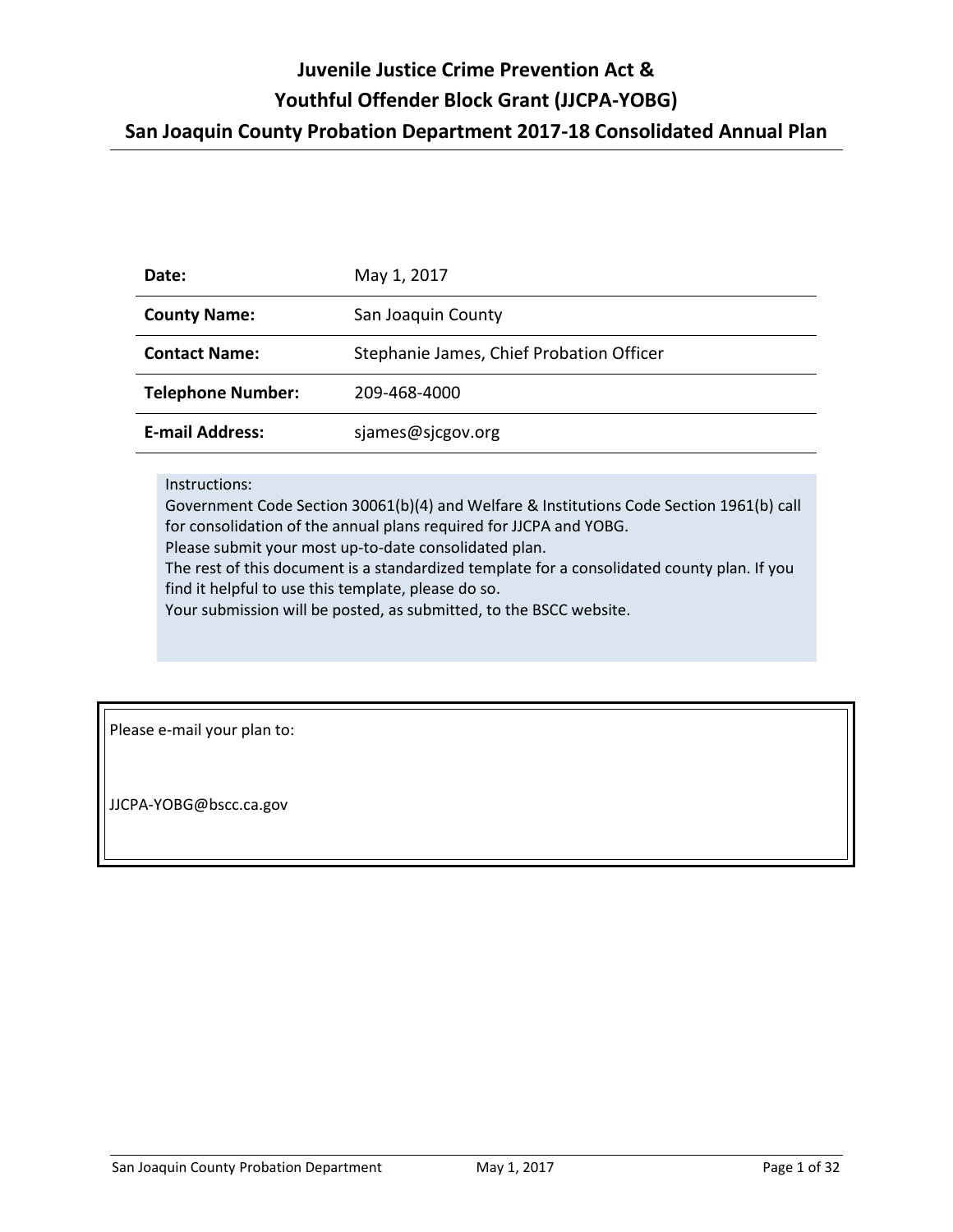# **Contents**

| А.        |                                                                                  |  |
|-----------|----------------------------------------------------------------------------------|--|
| <b>B.</b> |                                                                                  |  |
| C.        |                                                                                  |  |
|           |                                                                                  |  |
|           |                                                                                  |  |
| А.        |                                                                                  |  |
| <b>B.</b> |                                                                                  |  |
|           |                                                                                  |  |
|           |                                                                                  |  |
| Α.        |                                                                                  |  |
| <b>B.</b> |                                                                                  |  |
| C.        | Funded Programs, Placements, Services, Strategies and or System Enhancements  28 |  |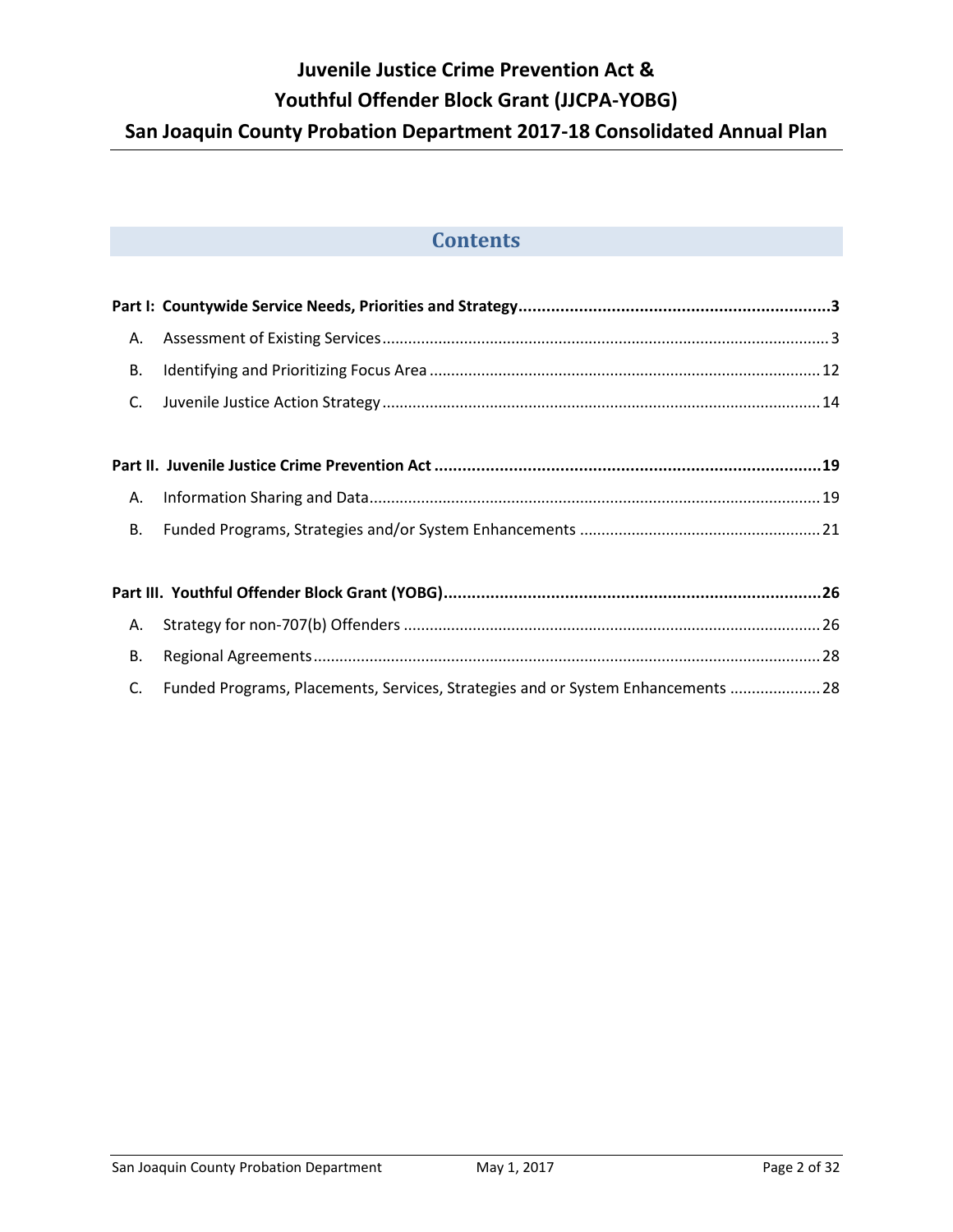## <span id="page-2-0"></span>**Part I: Countywide Service Needs, Priorities and Strategy**

Authority: Government Code Section 30061(b)(4)(A) The multiagency juvenile justice plan shall include, but not be limited to, all of the following components:

(i) An assessment of existing law enforcement, probation, education, mental health, health, social services, drug and alcohol, and youth services resources that specifically target at-risk juveniles, juvenile offenders, and their families.

(ii) An identification and prioritization of the neighborhoods, schools, and other areas in the community that face a significant public safety risk from juvenile crime, such as gang activity, daylight burglary, latenight robbery, vandalism, truancy, controlled substances sales, firearm-related violence, and juvenile substance abuse and alcohol use.

(iii) A local juvenile justice action strategy that provides for a continuum of responses to juvenile crime and delinquency and demonstrates a collaborative and integrated approach for implementing a system of swift, certain, and graduated responses for at-risk youth and juvenile offenders.

Government Code Section 30061(b)(4)(B)(ii) Collaborate and integrate services of all the resources set forth in clause (i) of subparagraph (A), to the extent appropriate.

## <span id="page-2-1"></span>**A. Assessment of Existing Services**

Section 1: Include here an assessment of existing law enforcement, probation, education, mental health, health, social services, drug and alcohol, and youth services resources that specifically target atrisk juveniles, juvenile offenders, and their families.

San Joaquin County's juvenile justice system is comprised of community-based partners and statutorily independent agencies, each responsible for a specific aspect of the juvenile justice process. Existing service providers work with a range of at-risk juveniles, juvenile offenders, and their families. The services described below primarily target youth within a community setting and provide juvenile justice prevention, early intervention, and rehabilitation services.

This rich mix of justice and youth-serving providers includes:

- 1. Juvenile Justice Systems and Programs
- 2. Youth and Family Services Agencies
- 3. Health, Mental Health, and Substance Use Disorder Programs
- 4. Education Partners and Programs
- 5. Youth Employment Programs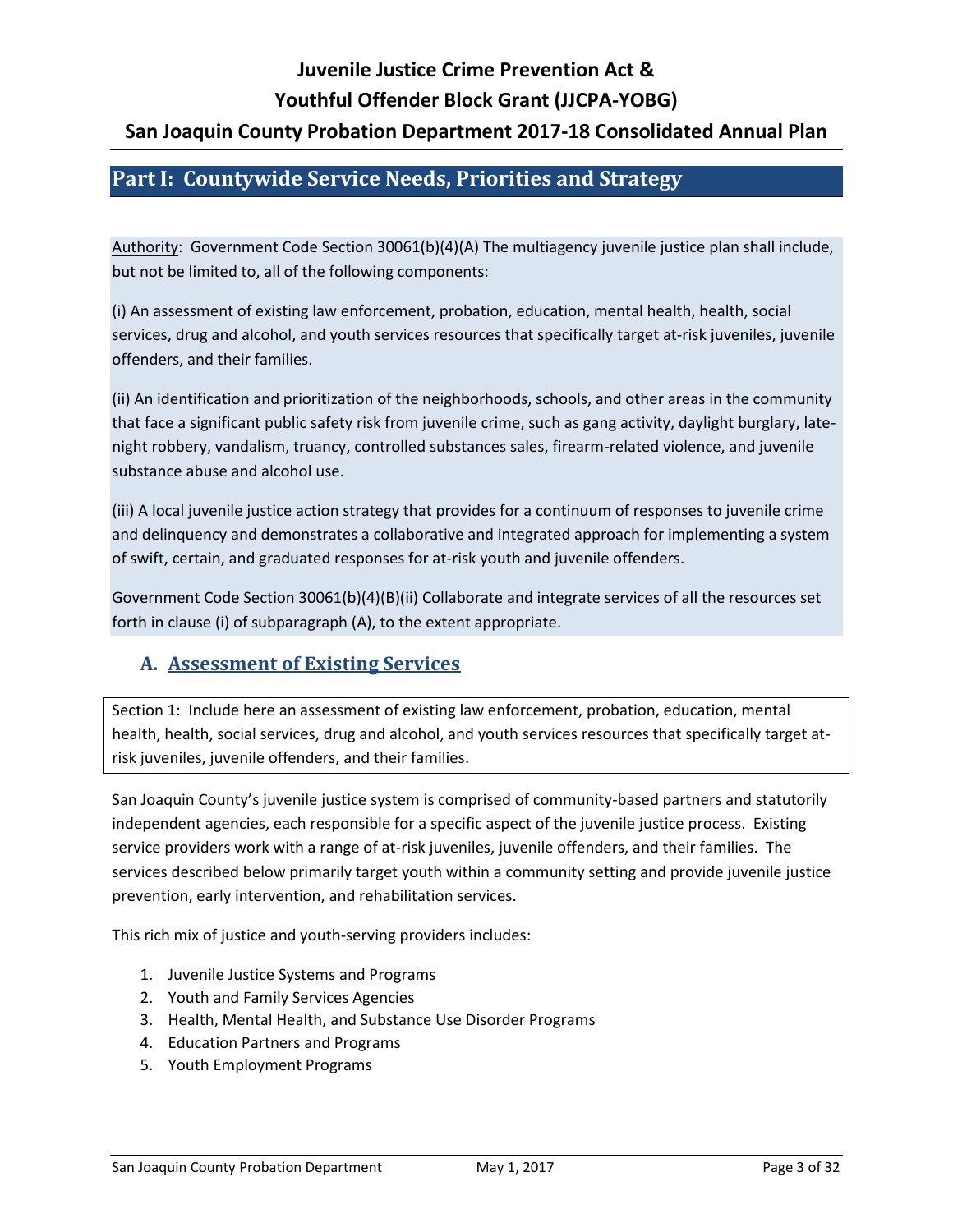### *Juvenile Justice Systems and Programs*

San Joaquin County Probation Department and local law enforcement partners offer a range of services and supports for at-risk juveniles and juvenile offenders that are designed to work with youth that have intercepted with the justice system along three main points of contact:

- 1. Prevention / Early Intervention
- 2. Juvenile Probation / Supervision Programs
- 3. Suppression / Incapacitation

*Prevention / Early Intervention:* San Joaquin County Probation, District Attorney, and Sheriff all operate programs to engage high risk youth, divert or defer youth from deeper engagement into the criminal justice system, and to help youth understand and take accountability for their actions.

Probation Department Programs Include:

- Crossroads is a pre-delinquent intervention program operated by the Probation Department. Crossroads provides free counseling for youth and their families with a purpose or reducing truancy and/or curfew violations and increasing school attendance / engagement.
- Community Accountability Boards (CABs) involve youth and adult community members in a restorative justice intervention for youth that commit minor offenses. There are currently five CABs operating at schools throughout the County; three additional schools have requested technical assistance and programming support from the Probation Department to establish CABs in the coming year.

District Attorney's Office Programs Include:

- Project Navigator Constructive Change: Navigators assist youth and their families in navigating the court system, connecting youth to supportive services, and diverting them from incarceration.
- Deferred Entry of Judgement: Allows youth charged with felonies to enter an admission, and to have their case continued for one year. If the youth satisfactorily completes the conditions imposed by the court the youth is allowed to withdraw the admission, charges are dismissed, and the record and crime reports are sealed. Operates in partnership with Superior Courts and the Probation Department.

Sheriff's Office Programs Include:

- Project Navigate Constructive Change is a multi-agency collaborative that works with youth ages 10-24 that have been detained for low-level offenses.
- Sheriff's Explores and Cadets programs (for youth 14-17 and 18-21, respectively) are designed to engage youth in a conversation about law enforcement careers and the collective responsibility of all citizens to ensure public safety in homes, schools, and neighborhoods.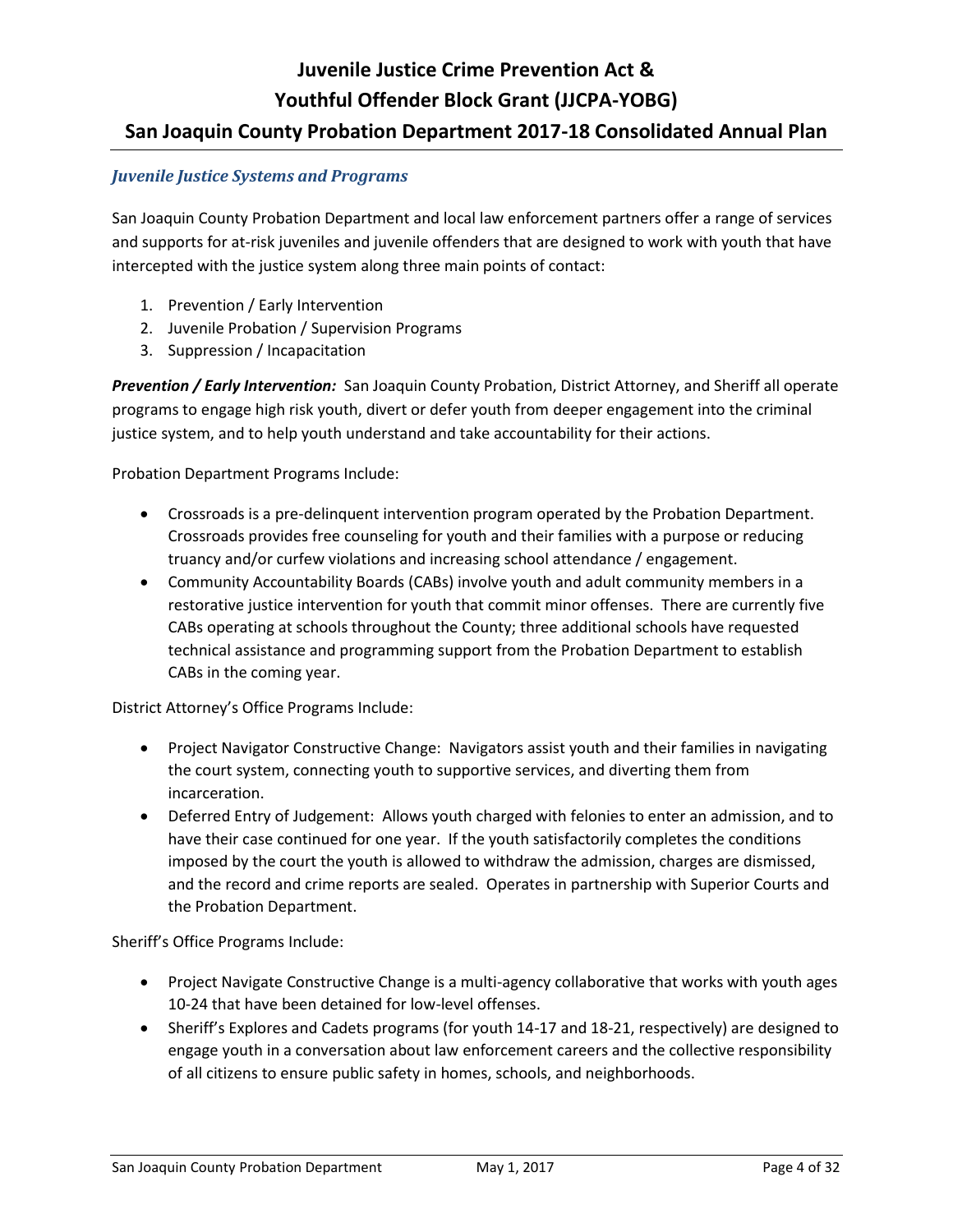Many of these programs exist in partnership with other County agencies and/or community-based programs.

**Juvenile Probation / Supervision Programs:** San Joaquin County Probation provides community and home based supervision to youth that have been charged with misdemeanors or felonies. Juvenile probation activities have varying levels of intensity ranging from informal probation to placement in a residential group home. All juvenile probation and supervision services include completion of counseling, community services, and /or evidence based cognitive behavioral interventions.

- Deferred Entry of Judgement
- Informal Probation (Welfare and Institutions Code § 654.2)
- Probation without Wardship (Welfare and Institutions Code § 725)
- Probation Officers on Campus
- County Supervision
- Reconnect Day Reporting Center
- Placement

Recommendations by the Probation Department and decisions made by the District Attorney regarding how charges will be entered, whether and to what extent youth are detained, intensity of supervision, and programming conditions are guided by two evidence-based assessment tools: The Positive Achievement Change Tool and the Detention Risk Assessment Instrument.

JJCPA funds both the Probation Officers on Campus (POOC) and the Reconnect Day Reporting Center (Reconnect) programs. Both programs are specialized supervision programs that operate in partnership with education entities.

- Probation Officers on Campus: POOC probation officers are assigned to specific school sites to supervise moderate-high to high risk youth. Placing probation officers on school campuses strengthens the link between the probation officers and the students at school. POOC aligns with research demonstrating the effectiveness of community-based interventions and is supported by the US Department of Justice, Office of Juvenile Justice and Delinquency Prevention. This is a partnership between the Probation Department and local school districts and the County ONE Schools.
- Reconnect Day Reporting Center: Reconnect Day Reporting Center is a formal day reporting program that operates in partnership with the County Office of Education and local communitybased organizations. At Reconnect, moderate-high to high-risk youth report daily for split day programming. Programming includes a combination of school based programming provided by the Office of Education and evidence based programming to reduce criminogenic risk factors. A community based organization also provides case management and family support services to the youth assigned to the Reconnect program.

Further discussion of Probation Department operated programs and the guiding strategy for prevention and intervention programs are described in Part II and Part III of the Plan, below.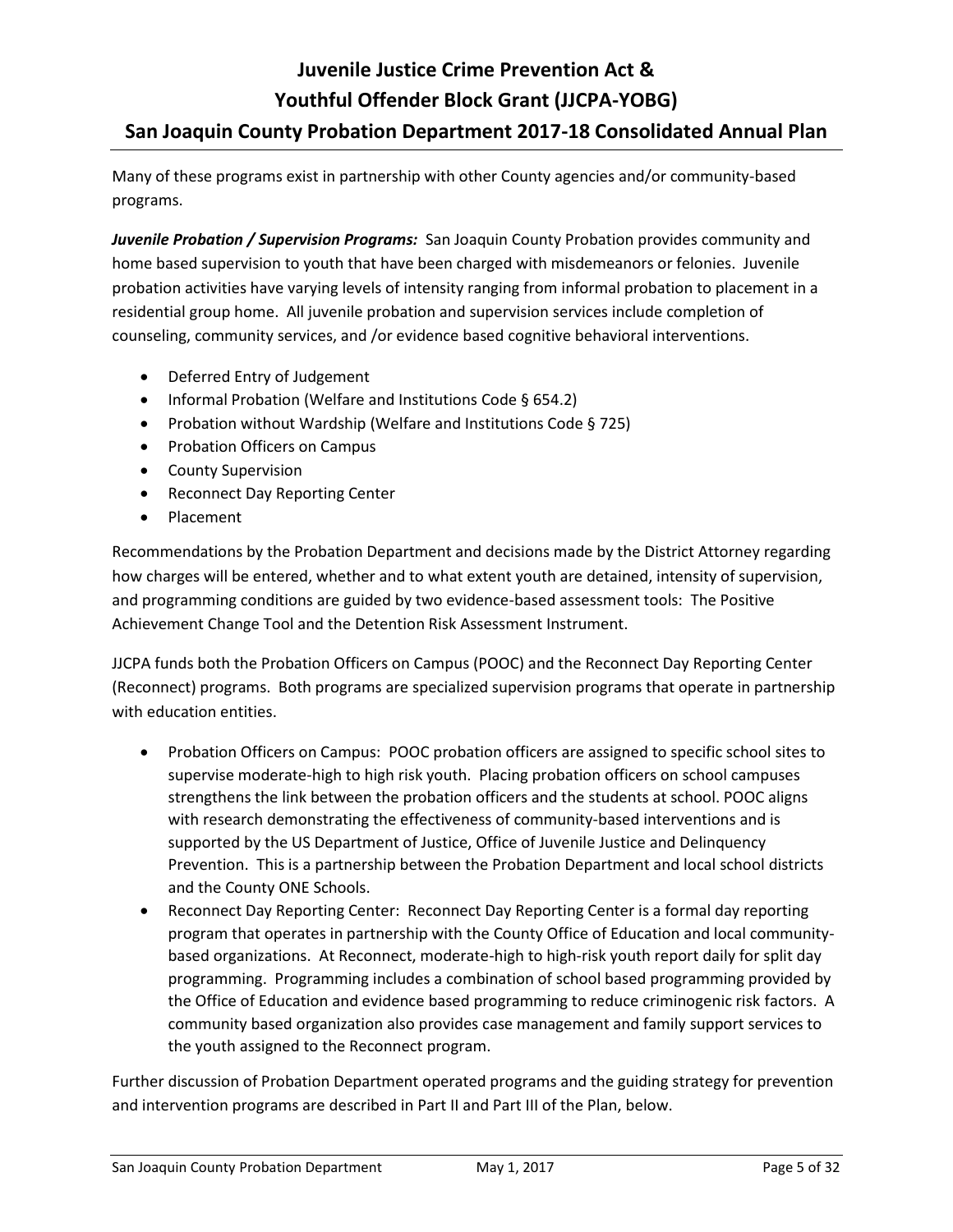*Detention and Alternatives to Detention:* Secure beds at the Juvenile Detention Center (Juvenile Hall) are reserved for the most serious, chronic and sometimes violent offenders. All decisions to detain youth in Juvenile Hall are guided by the Detention Risk Assessment Instrument (DRAI) an evidencebased tool designed to determine the youth's risk for re-offending and likelihood to keep their court appearance. DRAI overrides occur with strict oversight requirements to reduce the extent that implicit bias is affecting detention recommendations.

The average daily population within Juvenile Hall has decreased over the past several years as more efforts are made towards earlier interventions and towards other alternatives to detention. Additionally, the Probation Department operates a Juvenile Camp (Camp Peterson) which provides a residential detention program with education, cognitive behavioral interventions, and therapeutic support services. The Camp provides a local commitment option as an alternative to other out-of-home placement or Department of Juvenile Justice (DJJ).

- Preventative Wrap programming is provided to juvenile offenders at high risk of out-of-home placement. Services are offered *in addition* to ongoing supervision activities. Preventative Wrap is offered in partnership with Child Welfare Services and a local community based organization contacted to provide wraparound programming.
- Electronic Monitoring and Home Supervision are alternative sanctions for appropriate offenders. These programs allow juvenile offenders to remain in their home, attend school, but places severe restrictions on movements outside of home/school environments.

## *Youth and Family Services Agencies*

*Child Welfare Services (CWS):* Special attention is given to youth considered "crossover youth", those simultaneously engaged in both the juvenile justice and child welfare systems of care. In partnership with CWS, the Probation Department has created a series of early and preventative WRAP programs to provide intensive youth and family intervention services in order to prevent placement or escalation into a higher level of care or supervision status. A range of community based providers also offer early intervention services to children and their parents or guardians that are designed to strengthen families and reduce incidence of abuse of neglect. Intensive services and therapeutic treatments are available for children, youth, and families that are recovering from instances of abuse or neglect, including services for parents / guardians to overcome their own traumatic experiences and negative parenting patterns.

*Youth Development Programs:* San Joaquin County Probation Department works with a wide range of youth serving agencies to create positive youth development and mentorship opportunities for youth at high-risk of delinquency and/or further justice system contact.

 Transitions to Independence (TIP): An evidence based approach to mentoring at-risk youth is offered to very-high risk youth.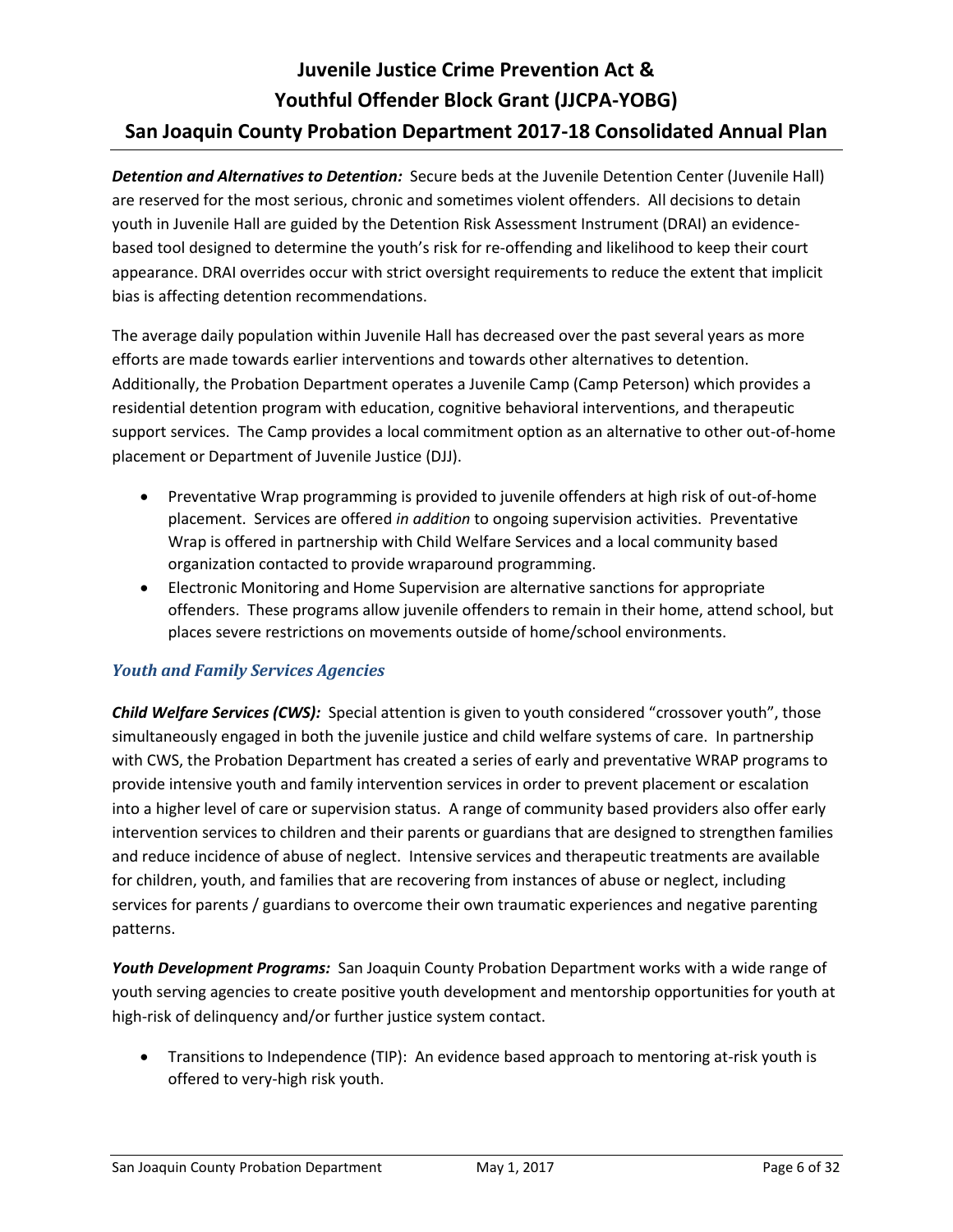# **Juvenile Justice Crime Prevention Act & Youthful Offender Block Grant (JJCPA-YOBG)**

## **San Joaquin County Probation Department 2017-18 Consolidated Annual Plan**

- Peacekeepers: Operated by the City of Stockton, Office of Violence Prevention, Peacekeepers Youth Outreach Workers are trained in conflict resolution, mediation, community organizing, mentoring, and case management. They work with young people at risk of violence and seek to resolve conflicts that have a risk of escalating to violence.
- My Brother's Keeper: Provides mentoring and intensive case management support to young men of color. The project addresses persistent opportunity gaps faced by boys and men of color and ensures that all young people can reach their full potential.

Other youth development and mentoring programs operate using the *Teen Empowerment Model, Thinking for a Change, El Joven Noble,* and other evidence-based or promising practices

*Family Support Services:* Several local community based organizations conduct parenting classes, parent cafes, and parent support groups to help families of high-risk children learn new parenting skills and techniques.

- Sacred Fatherhood: Provides support and guidance for young and/or new fathers. Program activities are designed to inform and empower fathers towards developing positive aspects in their lives and directing them towards further involvement in the lives of their children.
- Family Resource Centers are neighborhood based agencies that provide a range of supportive services to youth and families, including referrals to a full range of supportive services.
- Head Start, Early Head Start, and other Early Care and Education programs provide comprehensive support services for children and families (in addition to providing early learning programs) including respite, parent education, and linkages to services and supports for families such as housing, nutrition, health care, and family counseling services.
- Child Abuse Prevention: A range of community and home based services provide early interventions to families that are at risk of abuse and/or domestic violence. One on one coaching is also provided to parents/guardians of children and youth with challenging behaviors. Additional services include home visitation, parent coaching, and family counseling services.

Additional evidence based programming offered in San Joaquin County includes, but is not limited to: Nurturing Parenting Program (NPP), Strengthening Families, Positive Parenting Program (Triple P) and Parent Cafes.

### *Health, Mental health, and Substance Use Service Providers*

*Health Care Services and Community Based Clinics:* All juveniles in San Joaquin County are eligible for primary and preventative health care services through Medi-Cal or other coverage programs designed for uninsured children. The health care system is a critical component of the justice system as it serves as the first-line responder to youth that have survived adverse childhood experiences and are displaying trauma symptomology. Health providers provide a critical role in screening and assessing at-risk youth and referring to higher levels of care as needed.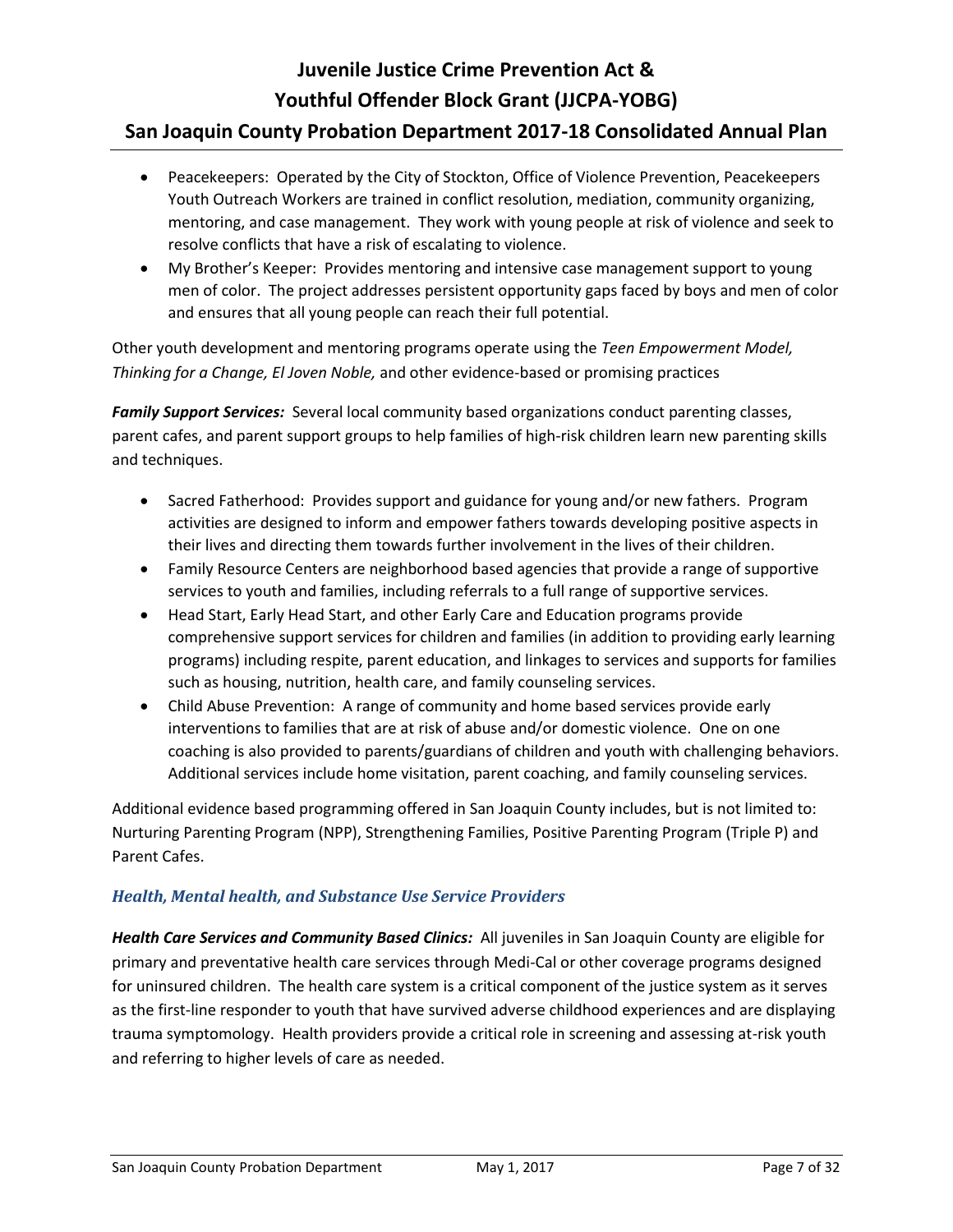*Mental Health Services:* San Joaquin County Behavioral Health Services (BHS) works in partnership with local schools and community based organizations to provide mental services in the locations where youth are most comfortable receiving services. BHS also co-locates a team within the Juvenile Detention Center to facilitate the assessment and referral of youth with a mental health concern to the appropriate level of services. BHS provides a range of clinical treatment interventions for youth and families including, *Family Therapy, Multi-systemic Family Therapy, and Trauma-Informed Cognitive Behavioral Therapy*. BHS also operates a 24/7 crisis response system for children and youth that includes a mobile crisis response team, crisis home visiting, and a children's crisis stabilization unit.

*Substance Use Services:* A range of substance use disorder treatment services are available to youth and/or their parents or guardians. Treatment services include outpatient, intensive outpatient, residential, and recovery maintenance programs. Most programs target adults, though many youth serving organizations are developing harm-reduction protocols for talking with youth about reducing or eliminating substance using behaviors. San Joaquin County Probation Department has adopted Cognitive Behavioral Interventions in Substance Abuse (CBI-SA) as a treatment program for offenders. An adolescent version of the treatment program is currently being piloted and measured to validate instruments and protocols.

Overall, more efforts are needed to strengthen the substance use disorder continuum of care, including more universal adoption of medication assisted treatment options that are suitable for adults and juveniles and broader access to treatment services for juveniles.

## *Education Partners and Programs*

*Local School Districts:* Local school districts are a major component of the juvenile justice system at all levels along the continuum. Local school districts offer a range of early intervention services to reduce referrals to the juvenile justice system, including restorative justice and Community Accountability Boards. Probation Officers on Campus programs operate in five school districts in nearly 30 schools.

An example of success includes Stockton Unified School District, which one year after implementing restorative justice practices, has experienced dramatic decreases in the number of youth sent to the office for disciplinary concerns – one elementary school saw a 95% decrease in suspensions. These changes are significant as Stockton Unified also operates a police force responsible for ensuring campus safety across the District. District Police account for a significant portion of juvenile arrests, therefor any efforts made by schools to de-escalate all but essential disciplinary concerns is a major initiative of the juvenile justice system.

*County Office of Education:* The County Office of Education (COE) operates County ONE Schools for youth that are not successful in traditional schools. County ONE Schools provide a greater range of support services for at-risk youth. The Probation Officers on Campus program also operates at eight County operated ONE Schools. Other programs administered by COE include: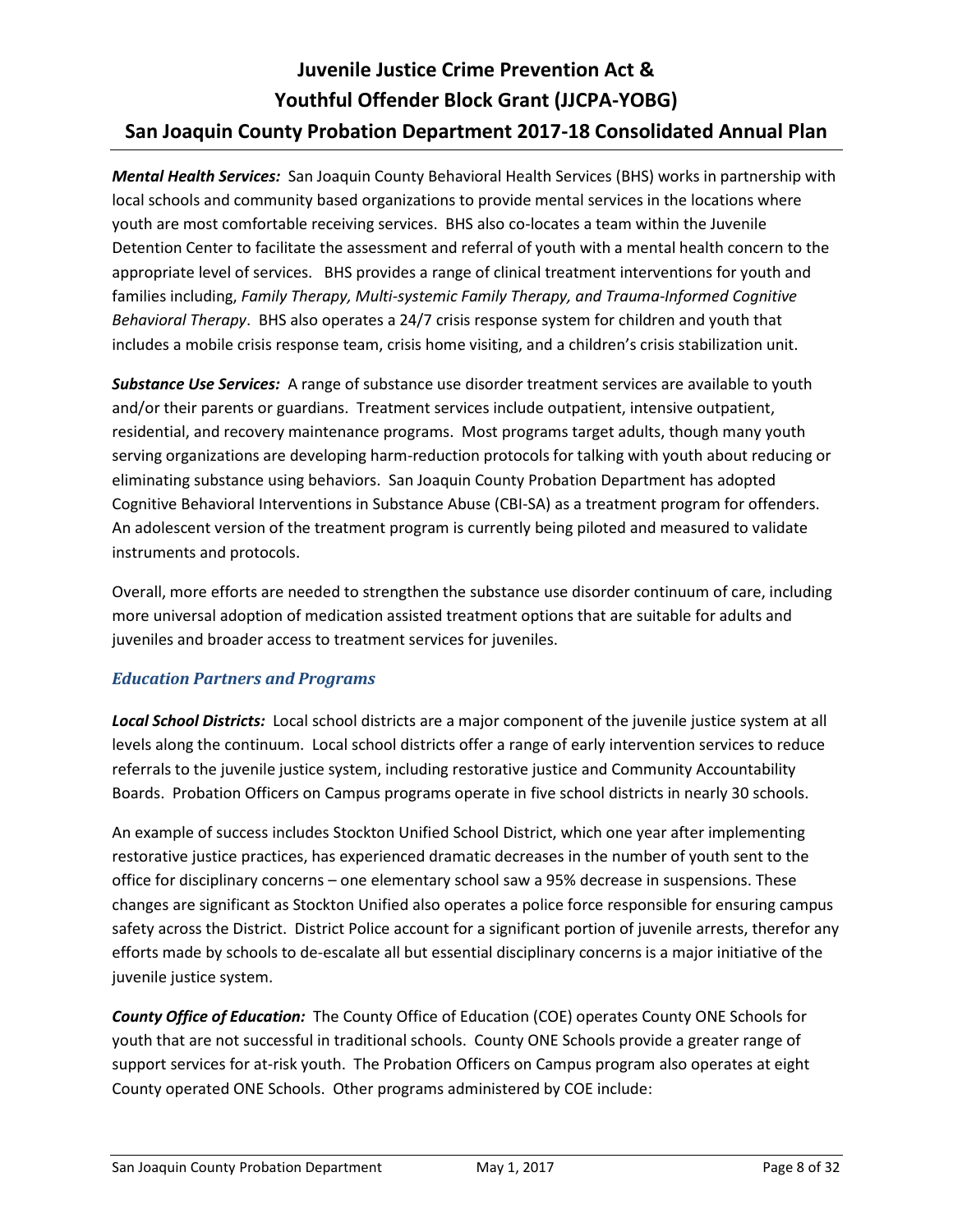- Building Futures Academy: a High School dropout credit recovery program for youth ages 16-24. Building Futures provides academic and construction curriculum through an integrated and hands on approach to academic and career learning though the building trades. Partnership with YouthBuild San Joaquin.
- Discovery ChalleNGe Academy: A combined residential and post-residential academic and credit recovery program for youth 16-18 who have dropped out of high school or are at risk for dropping out. Enrolls students as cadets into the Academy and introduces a military structure and routine to create a sense of comradery, practice healthy behaviors, and gain organizational and study skills. Partnership with the California National Guard.

*School-based counseling and family therapy support services:* Counseling and other support services are available to at-risk youth and their families through referrals made by local school districts. Counseling services target those who are eligible for Medi-Cal or are uninsured. Referral support programs help families with private insurance identify and select counseling or private therapy opportunities through their health plan.

### *Youth Employment Programs*

*EEDD or EDD Operated Programs:* Local and state funding is allocated towards summer youth employment programs. Per an agreement with WorkNET, local funding prioritizes access to employment programs for at-risk youth that meet enrollment guidelines.

- CalWORKs Summer Youth Employment Training Program: Offers youth 14-21 from CalWorks enrolled families an employment in an 8-week summer job providing service to their community.
- WorkNet Summer Jobs Program: Youth between the ages of 16-21 are placed with employers throughout San Joaquin County. To qualify students must attend a Job Preparedness Orientation where they are taught job seeking and keeping skills.

*Local and Community Based Programs:* Youth employment programs are also available through cities and local chambers of commerce. Eligibility requirements vary.

- Stockton Summer Youth Employment and Training Program: Offers at-risk youth ages 14-21 an 8-week summer employment opportunity providing service to their community.
- Tracy's Hire Me First Internship Program: Provides high school juniors and seniors an opportunity to participate in internships with community businesses and public agencies to support career exploration and to help them gain skills that are transferable to other career opportunities.
- Manteca Unified School Districts Hire Me First Internship Program: Provides high school juniors and seniors an opportunity to participate in internships with community businesses and public agencies to support career exploration and to help them gain skills that are transferable to other career opportunities.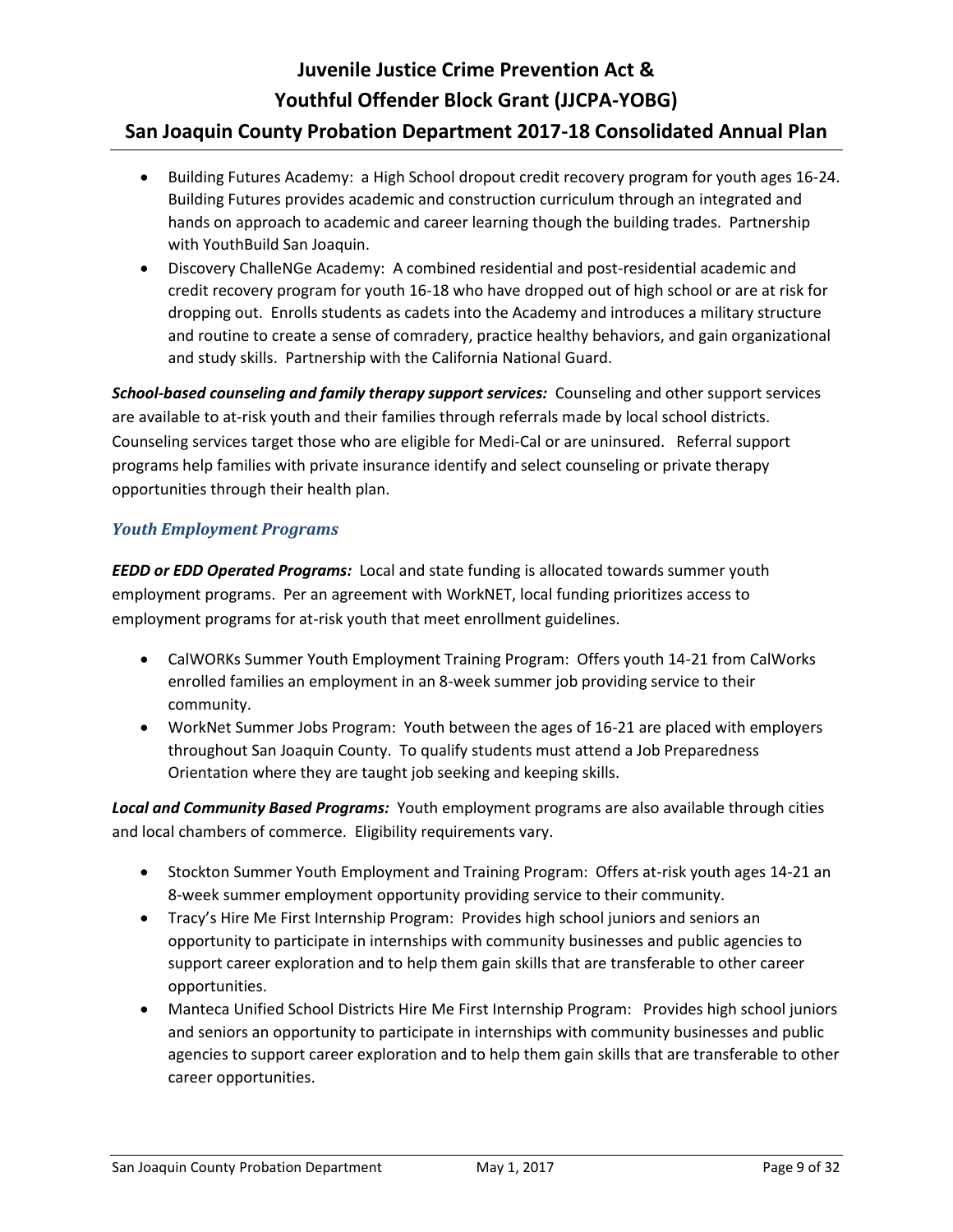Greater Valley Conservation Corp: Operated by the San Joaquin County Office of Education, and provides youth 18-25 with education, training and employment in the fields of recycling and natural resources.

Section 2: Describe what approach will be used to facilitate collaboration amongst the organizations listed above and support the integration of services.

The juvenile justice system is managed through collaboration and cooperation among partner agencies, including the Juvenile Court, the Probation Department, the District Attorney, the Public Defender, the Sheriff's department and local law enforcement agencies. The County Board of Supervisors is responsible, through the annual budget process, for providing most of the resources by which the system operates.

Local citizen and community-based engagement in the juvenile justice system is solicited through several ongoing commissions and committees:

- Juvenile Justice and Delinquency Prevention Commission
- Juvenile Justice Coordinating Council
- Positive Youth Justice Initiative, Executive Steering Committee
- Court for Individualized Treatment of Adolescents, Strategy Committee
- Reducing Racial and Ethnic Disparities Project, Executive Steering Committee

*Juvenile Justice and Delinquency Prevention Commission (JJDPC):* The JJDPC is comprised of representatives nominated by both the Superior Court and the County Board of Supervisors. Two youth representatives also sit on the JJDPC. The JJDPC meets monthly and provides assistance to the Chief Probation Officer in developing County Delinquency Prevention Programs. JJDPC members also conduct annual inspections of Juvenile Hall, Camp Peterson, and other secure detention facilities for youth.

*Juvenile Justice Coordinating Council (JJCC):* The JJCC focuses on oversight of the Probation Department's prevention and early intervention programs, including those that are funded through the Juvenile Justice Crime Prevention Act: Probation Officers on Campus, Reconnect, Family Focused Intervention Teams, and Neighborhood Centers. The JJCC reviews and approves the JJCPA and YOBG Consolidated Annual Plan.

**Positive Youth Justice Initiative Executive Steering Committee (PYJI – ESC):** The PYJI-ESC is comprised of representatives from San Joaquin County Probation Department, Human Services Agency, Behavioral Health, Correctional Health, Health Care Services, District Attorney, Public Defender, Education Partners, and local community based organizations providing services to at-risk youth. A member of the JJDPC also sits on the PYJI ESC. The PYJI-ESC focuses on the nexus of supervision and community based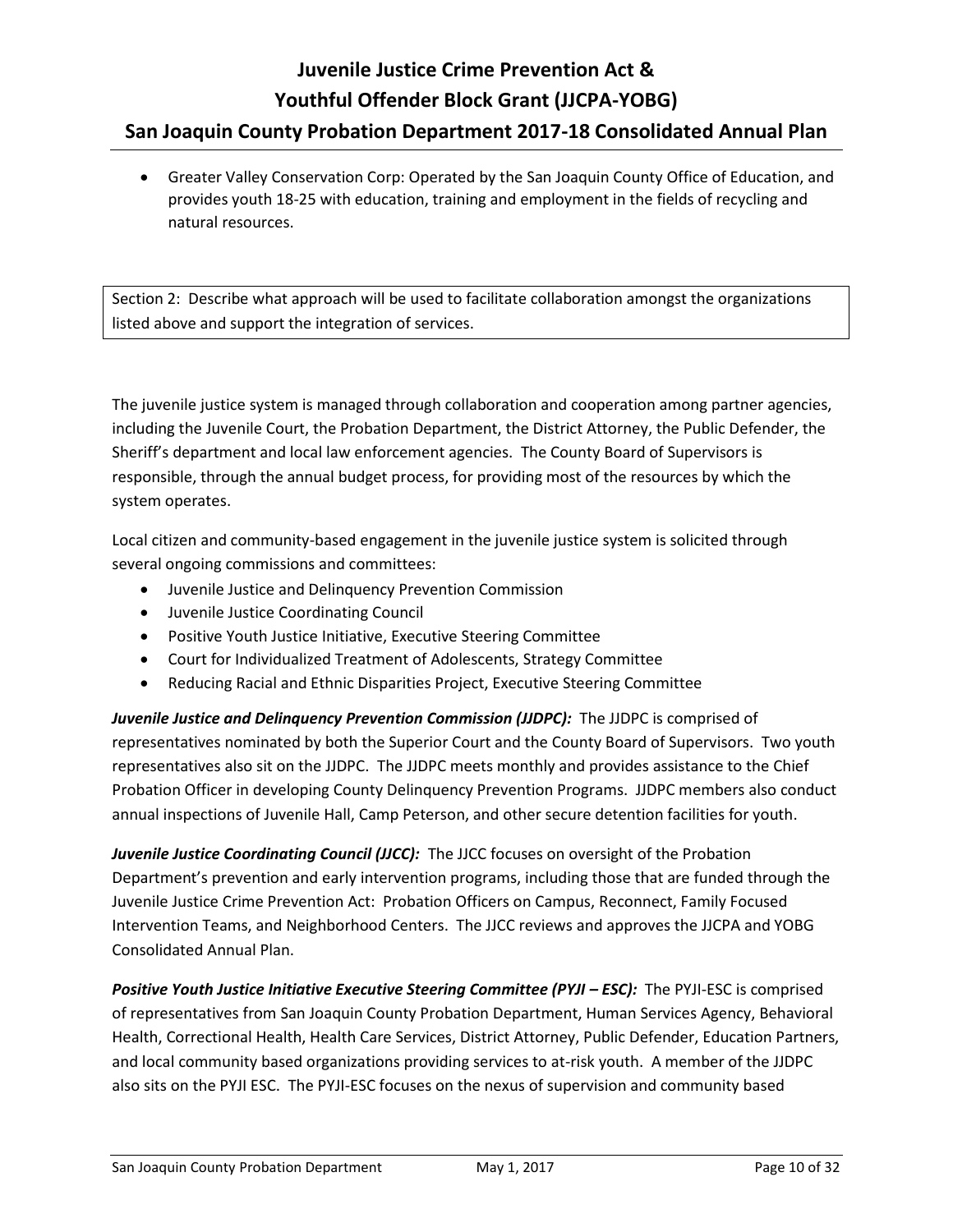programs and services with a goal of advancing a trauma-informed and positive youth development approach to the juvenile justice system.

*Court for Individualized Treatment of Adolescents:* Key public and private partners involved in the Court for Individualized Treatment of Adolescents meet regularly to review program activities and to coordinate ongoing delivery of services. Key Partners include San Joaquin County Probation Department, District Attorney, Public Defender, Behavioral Health Services, Victor Community Treatment and Support Services, and the Juvenile Court. (Partner list is current as of May 2017).

*Reducing Racial and Ethnic Disparities Executive Steering Committee (RRED-ESC):* San Joaquin County Probation Department convenes a RRED Executive Steering Committee (ESC) comprised of numerous law enforcement agencies, Child Welfare Services, local school districts, and community based agencies. The ESC also works closely with other joint-agency efforts to address and reform juvenile justice practices within San Joaquin County, including the Positive Youth Justice Initiative and the Court for Individualized Treatment of Adolescents.

Combined together, these committees represent a multi-pronged and multi-agency commitment to reform juvenile justice practices. Currently, these Commissions and Committees operate independent of each other. In practice, because of overlapping involvement of partners on multiple committees the findings and recommendations of each body are shared with, and inform the decisions and recommendations of, the others.

San Joaquin County Probation Department continues to explore strategies to facilitate and strengthen collaboration amongst organization in order to better support the coordination and integration of services. Strong partnerships between the Courts, District Attorney, Public Defender, Sheriff, and local law enforcement serve as a foundation for ongoing collaboration. Both formal and informal meetings between partners serve as opportunities to discuss current conditions, emerging opportunities, and shared goals to strengthen the juvenile justice system.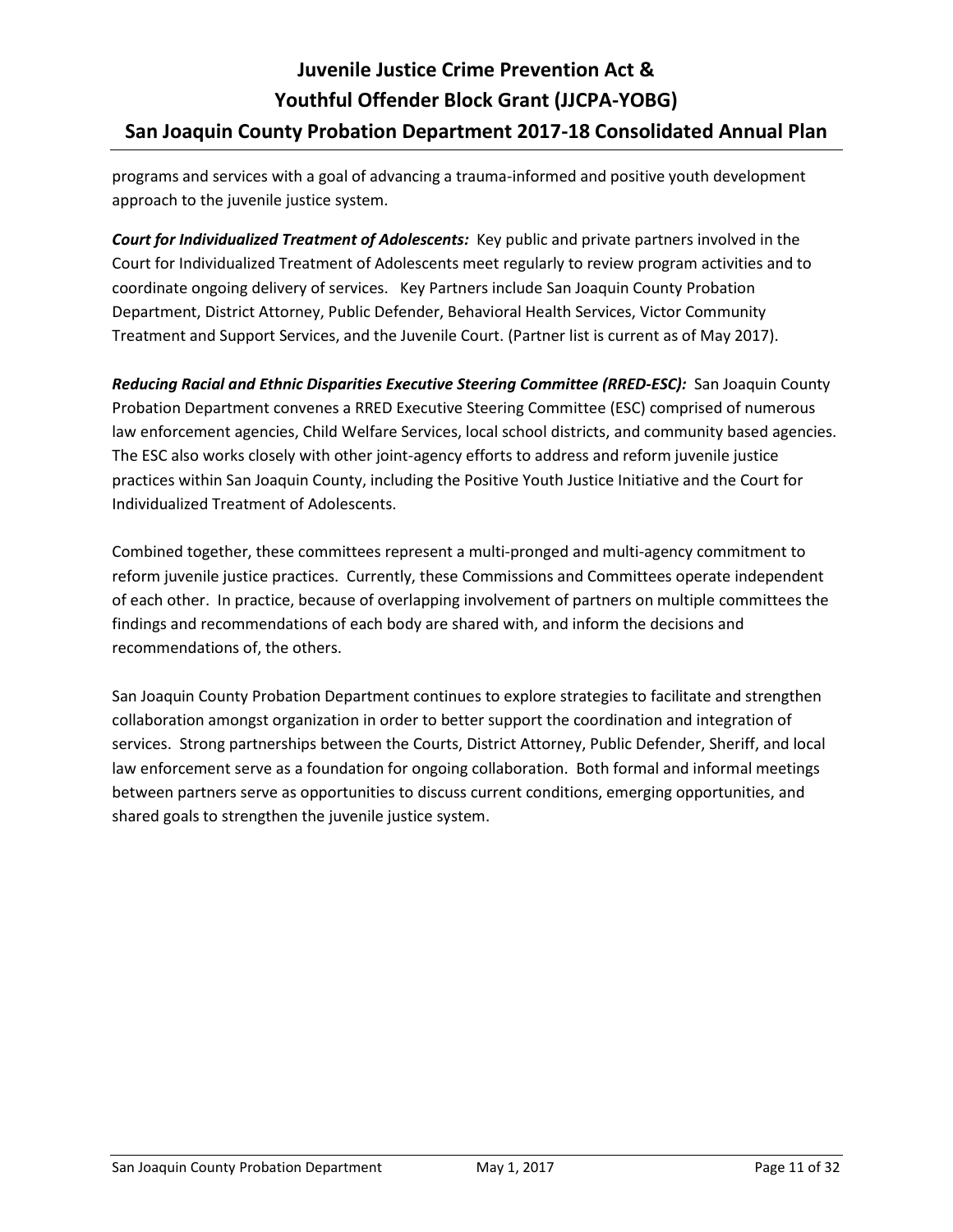# **Juvenile Justice Crime Prevention Act & Youthful Offender Block Grant (JJCPA-YOBG)**

# **San Joaquin County Probation Department 2017-18 Consolidated Annual Plan**

## <span id="page-11-0"></span>**B. Identifying and Prioritizing Focus Area**

Identify and prioritize the neighborhoods, schools, and other areas of the county that face the most significant public safety risk from juvenile crime.

### **The Prioritized Focus Area for JJCPA Programs is the City of Stockton.**

Of the eight neighborhoods with the highest number of bookings (ranging from 31 – 126 over a 15 month period) six of the neighborhoods are in the City of Stockton, or within immediately adjacent unincorporated neighborhoods.

- 6 Stockton neighborhoods
	- $(N = 383$  bookings)
- Tracy ( $N = 38$  bookings)
- East Lodi ( $N = 31$  bookings)

A zip code analysis of youth booked into Juvenile Hall shows that over 15% of bookings for new offenses are from the South Central Stockton (95206) neighborhood of San Joaquin County (N = 126). Following bookings from South Central Stockton, other neighborhoods with high numbers of bookings include:

| San Joaquin County Zip Code Summary January 2016 - March 2017<br>(N=810 Bookings into Juvenile Hall)                                                                                                             |                                                                                                                                                          |  |  |
|------------------------------------------------------------------------------------------------------------------------------------------------------------------------------------------------------------------|----------------------------------------------------------------------------------------------------------------------------------------------------------|--|--|
| South Central Stockton (95206) - 126 bookings<br>$\bullet$<br>Wagner Heights (95209) - 66 bookings<br>North-East Stockton (95210) - 54 bookings<br>$\bullet$<br>East Stockton (95205) - 51 bookings<br>$\bullet$ | Lincoln Village (95207) - 46 bookings<br>Garden Acres (95215) - 40 bookings<br>City of Tracy (95376) $-$ 38 bookings<br>East Lodi (95240) $-31$ bookings |  |  |

Nearly 15% of bookings (N = 115) also originate in French Camp, primarily through additional charges for youth confined in Juvenile hall or youth placed in the Mary Graham Children's Shelter.

The chart below shows zip codes by the percent of youth booked into Juvenile Hall for the 15 month period of January 2016 – March 2017 (N = 810 youth booked into Juvenile Hall for a new offense.)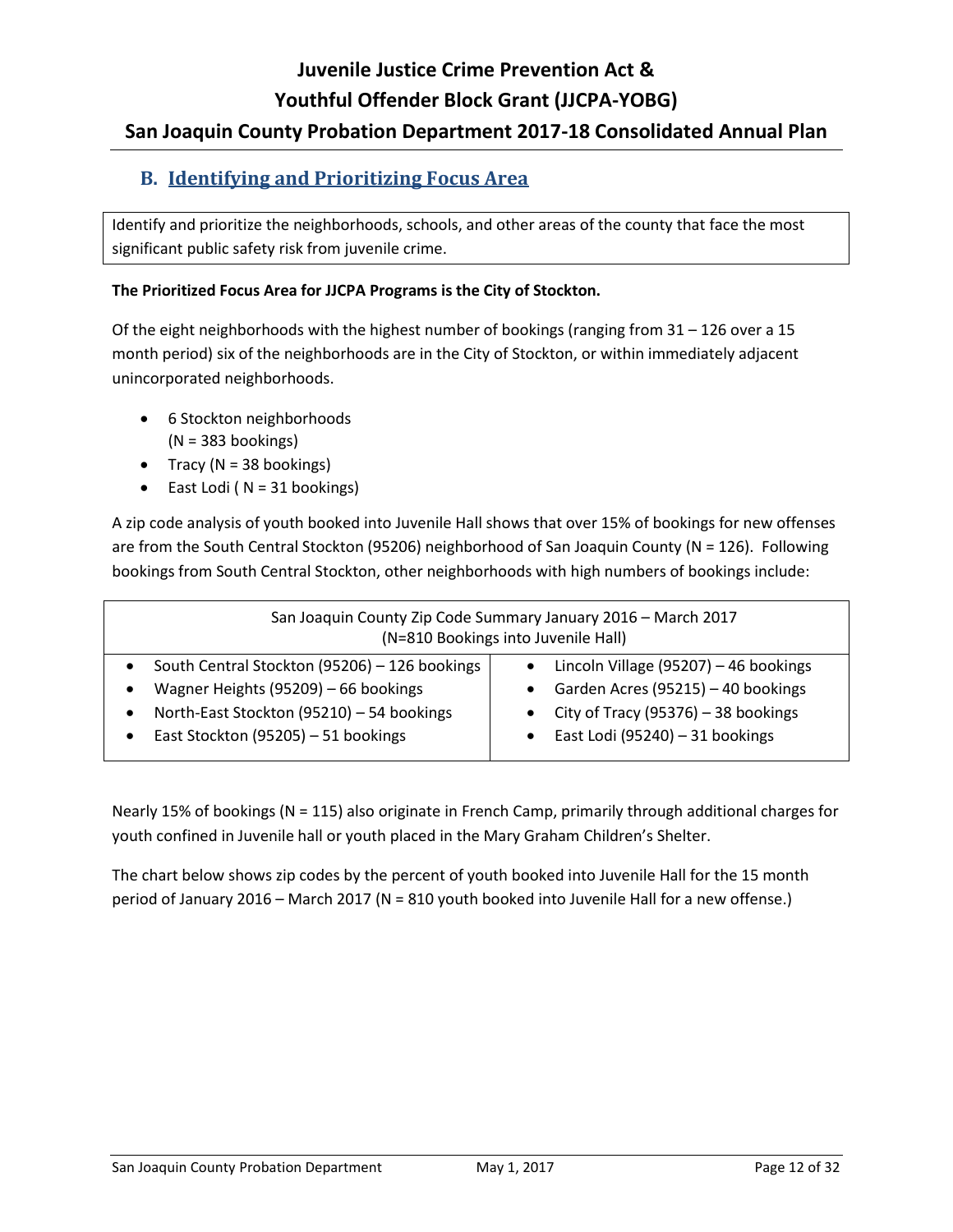#### Bookings by Zip Code for January 2016 – March 2017

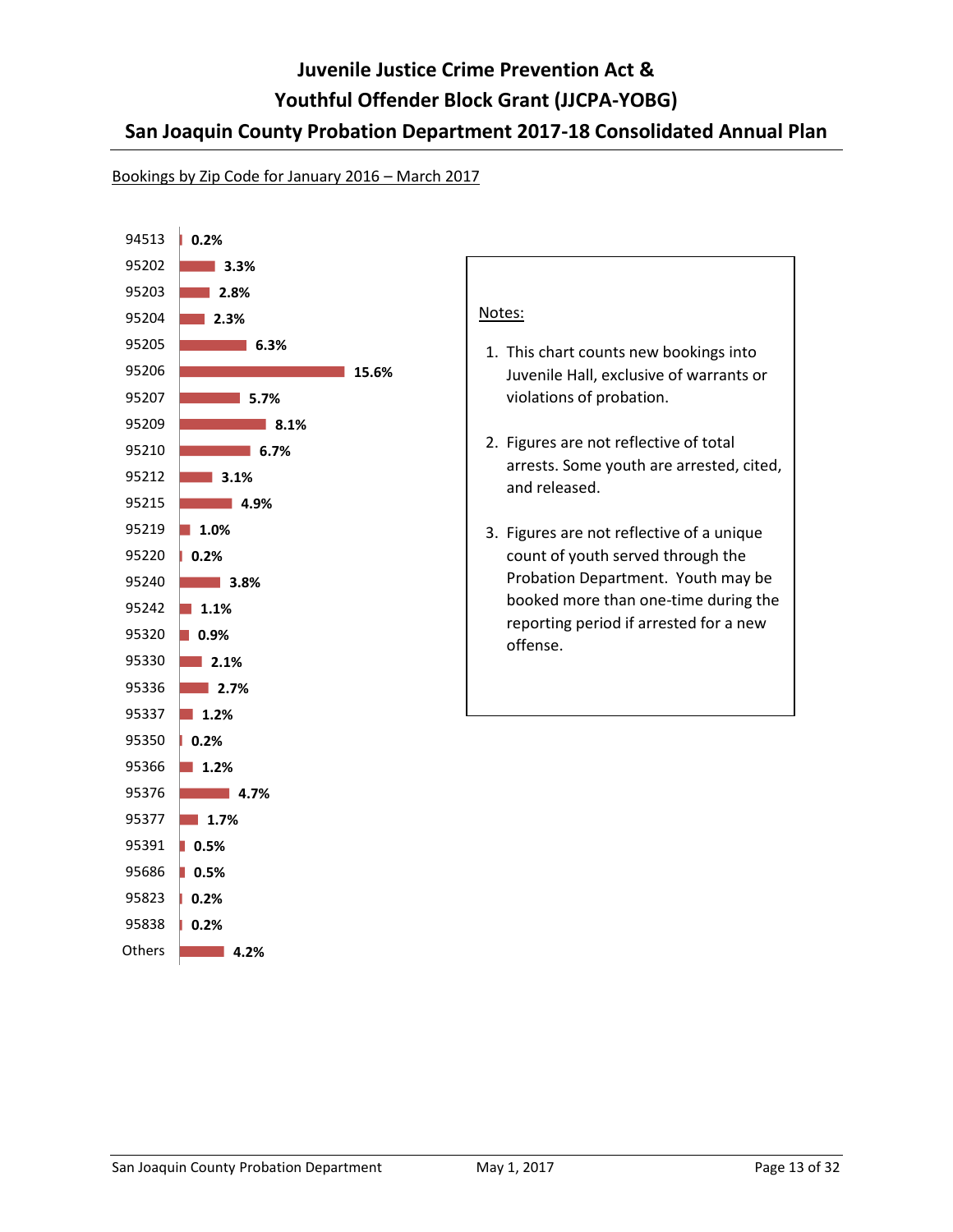## <span id="page-13-0"></span>**C. Juvenile Justice Action Strategy**

Describe your county's juvenile justice action strategy. Include an explanation of your county's continuum of responses to juvenile crime and delinquency as well as a description of the approach used to ensure a collaborative and integrated approach for implementing a system of swift, certain, and graduated responses for at-risk youth and juvenile offenders.

San Joaquin County's Juvenile Justice Action Strategy aligns with best practices<sup>1</sup> and the Three-Year Board Strategic Priorities adopted by the San Joaquin County Board of Supervisors to improve public safety and enhance the overall criminal justice system. Accordingly, the Action Framework has been developed in three parts:

- 1. Prevention/Early Intervention Action Strategy: Addressing the risk factors that youth face and improving critical educational and developmental outcomes for youth,
- 2. Intervention Action Strategy: Utilizing evidence-based principles to provide community supervision, placement and other intervention strategies, and
- 3. Healthy Communities/ Strong Systems Strategy: Linking programs and services through a coordinated continuum of care.

## *Prevention/Early Intervention Action Strategy*

The *Prevention/Early Intervention Action Strategy* promotes a trauma informed and positive youth development lens to the activities and services conducted within the juvenile justice system, countywide. It is based upon a premise, or *theory of change*, that providing trauma informed and positive youth development interventions to at-risk youth prior to, or immediately subsequent to, justice contact can help reduce future engagement in the justice system.

Within San Joaquin County, "trauma informed care" and "positive youth development" describes both a type of direct service provided to youth *and* the practice approach of probation officers, educators, social workers, and case managers working with justice involved youth and families.

*Positive Youth Development (PYD):* Positive youth development is a comprehensive way of thinking about the development of adolescents and the factors that facilitate their successful transition from adolescence to adulthood. The basic premise of PYD is that even the most disadvantaged young person can develop positively when connected to the right mix of opportunities, supports, positive roles, and relationships. Having a wide range of pro-social experiences during adolescence allows a young person to practice and demonstrate competency and to embrace his or her responsibilities and value to the

l

<sup>&</sup>lt;sup>1</sup> For the past five years San Joaquin County Probation Department has followed guidelines issued by the US Department of Justice, National Institute of Corrections (NIC) in *Implementing Evidence-based Policy and Practices in Community Corrections (2009)*. This Action Strategy includes the Eight Principles for Effective Interventions described in the NIC guidelines.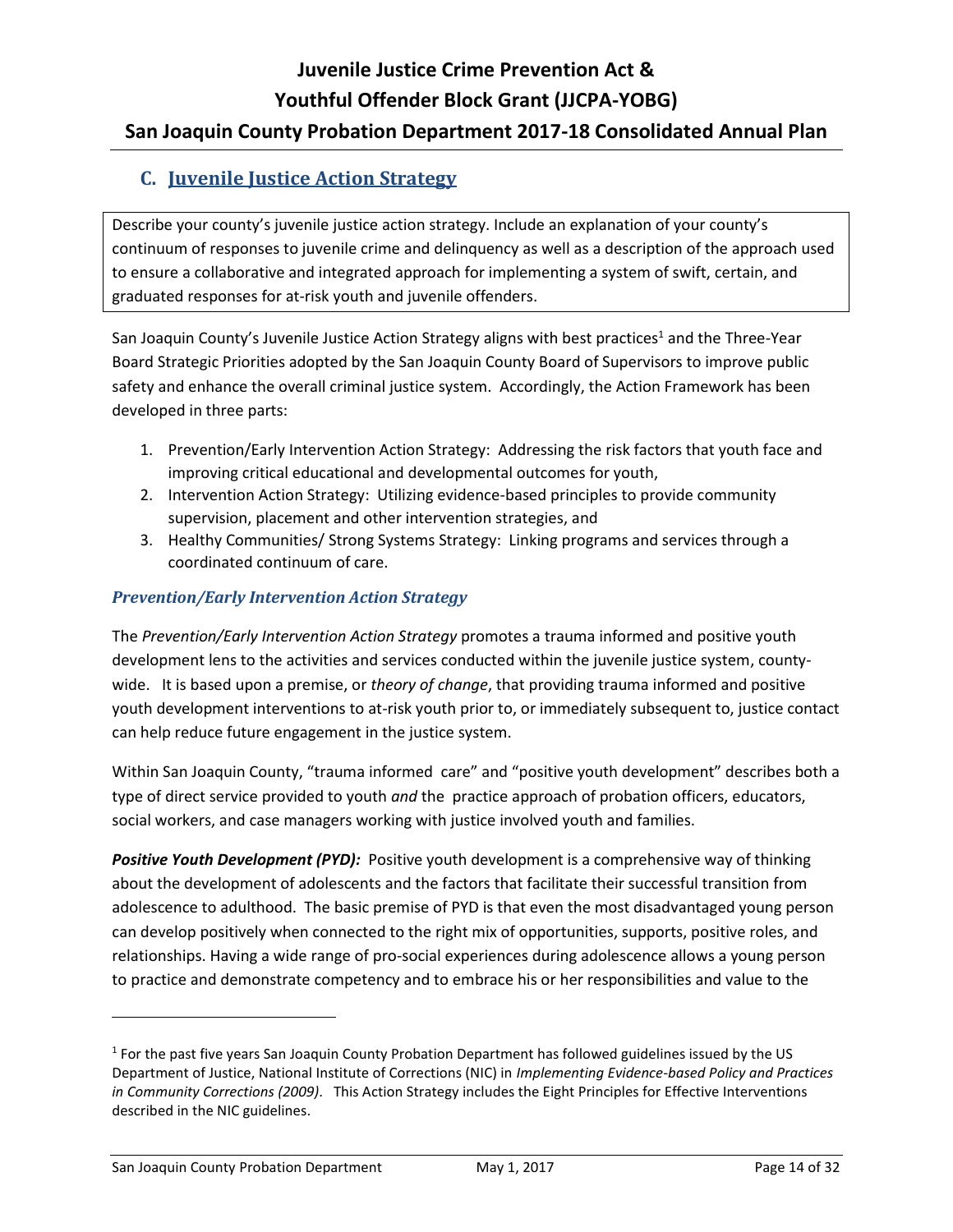larger community. (Butts, Jeffrey A., Gordon Bazemore, & Aundra Saa Meroe (2010). Positive Youth Justice-- Framing Justice Interventions Using the Concepts of Positive Youth Development. Washington, DC: Coalition for Juvenile Justice)

Key Strategies that are reinforcing positive youth development practices within the Juvenile Justice System are:

- Learning Communities: Learning communities are large forums designed to bring Juvenile Probation and Detention Officers and other Service Providers together to discuss new approaches and concepts to incorporate into practice. PYD Learning Communities have focused on the need to support and enhance protective factors in youth, especially in the domains of relationships, health, creativity, community, work, and education.
- Unit Procedures: Unit procedure manuals are updated to reflect positive youth development principles including youth and family engagement in the case planning process and the incorporation of at least one protective factor, to reinforce a PYD domain area through case planning and supervision, and to use the rewards matrix to reinforce pro-social behaviors and attitudes.
- Staff Trainings: All juvenile probation staff attend trainings to discuss the theory and practice implications of PYD.

*Trauma Informed Care:* Significant research on the effects of trauma on youth and its impact on youth involvement in both the juvenile and criminal justice systems shows that identifying children who have experienced trauma is either being done inappropriately or not as often as necessary. This may be leaving many of these young people without the services and treatment they need, thus making them more at risk for future involvement in the justice system. (Healing Invisible Wounds: Why Investing in Trauma-Informed Care for Children Makes Sense. Justice Policy Institute, 2010.)

Key Strategies for creating a trauma informed practices within the juvenile Justice System are:

- Learning Communities: Learning communities are large forums designed to bring Juvenile Probation and Detention Officers and other Service Providers together to discuss new approaches and concepts to incorporate into practice.
- Staff Trainings: All juvenile probation staff attend trainings to discuss the theory and practice implications of Trauma Informed Care. Trainings in trauma have included trainings in *Trauma Informed Practices within Juvenile Detention*, *Adverse Childhood Experiences*, and *Vicarious Trauma*.
- Coordinated Community Approach: The Probation Department's trainings and forums pertaining to trauma are a component of a larger coordinated effort to create a traumainformed community. Trainings on the impacts (and potential symptomology) of traumatic experiences and/or pervasive adverse childhood experiences are also being delivered to staff, service providers, teachers, and community members through San Joaquin County Behavioral Health Services, Office of Education, Stockton Unified School District, Human Services Agency, and other organizations throughout San Joaquin County.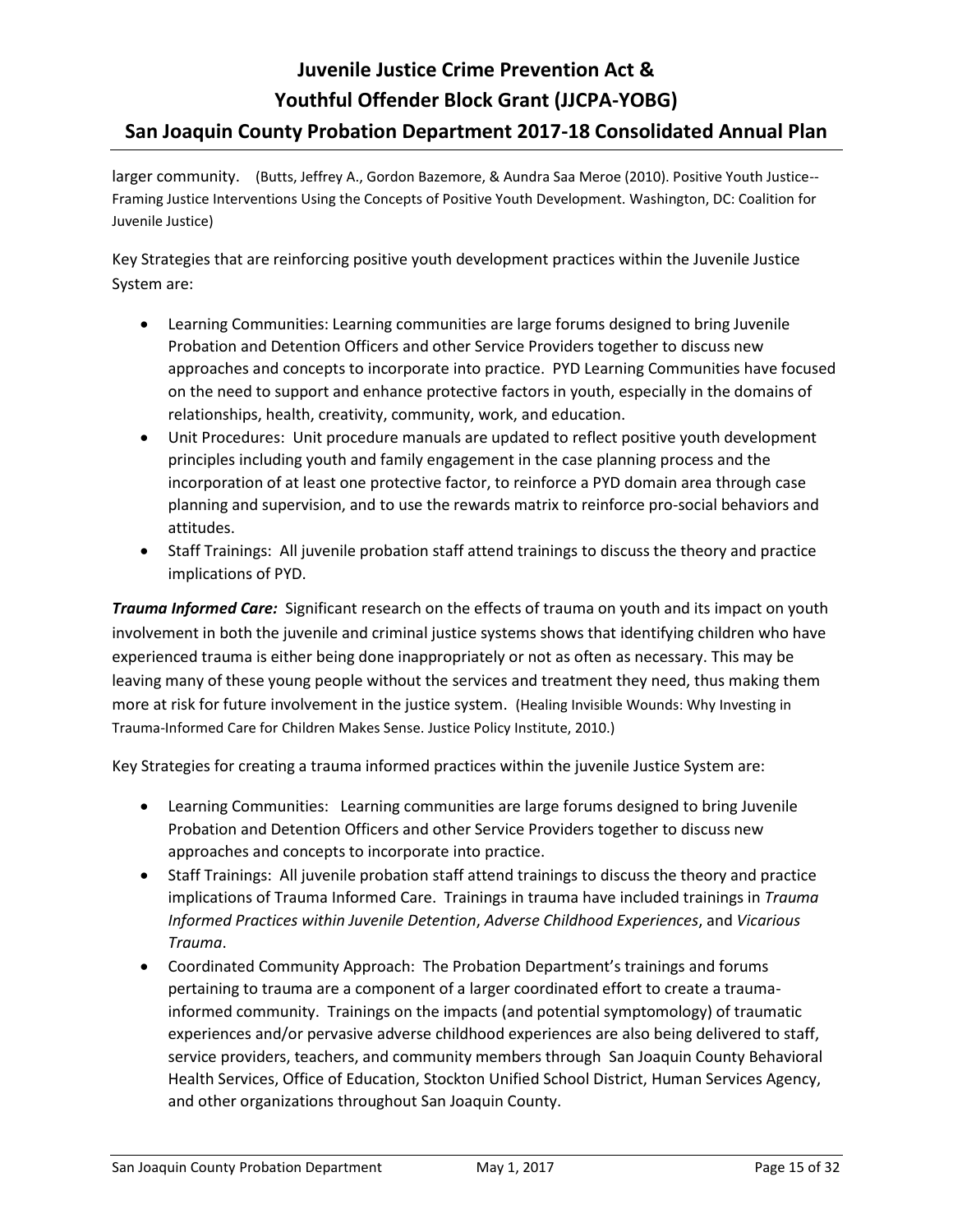### *Intervention Action Strategy*

The *Intervention Action Strategy* applies eight evidence based principles for effective intervention through practical and direct strategies. These principles have been proven through a meta-analysis of research into effective practices for reducing recidivism and are valid for juvenile offenders.

### *1. Assessing Actuarial Risk*

*Juvenile Detention and Intervention Approach:* Research shows that services should be prioritized to the highest risk offenders and that providing services to low risk offenders can actually increase recidivism.

The Probation Department utilizes a variety of validated risk and need assessment instruments to ensure that services are directed to those individuals at the greatest risk of committing future offenses.

- Detention Risk Assessment Tool (DRAI) an evidence-based tool designed to determine the youth's risk for re-offending and likelihood to keep their court appearance.
- Positive Achievement Change Tool (PACT) to determine the developmental domain areas with the risk/protective factors identified as opportunities to develop interventions that address the greatest need, or youth development opportunity.
- Massachusetts Youth Screening Instruments (MAYSI II) a validated screening tool for determining the presence of mental health concerns amongst youth at booking.
- Juvenile Sex Offense Recidivism Risk Assessment Tool (JSORRAT II) is also used to determine risk amongst juvenile offenders detained for sex offenses.

### *2. Enhancing Intrinsic Motivation*

Research demonstrates that in order to engage participants in beneficial programs, individuals need to discover their own rewards for healthy/positive changes in behaviors and attitudes. Several techniques are used to enhance intrinsic motivation.

- Motivational Interviewing (MI): MI is a style of communication that helps probation officers to overcome participant's reluctance to engage in discussions and/or overcome their ambivalence regarding behavior change.
- Effective Practices in Community Supervision (EPICS): EPICS are brief interventions there probation officers teach structured social learning and positive behaviors in one-on-one interactions with youth.
- Protective Factors: Juvenile probation officers are trained in positive youth development and are charged with reinforcing at least one protective factor through each case plan.

## *3. Targeting Interventions*

The Probation Department targets interventions to the highest risk offenders. Further, interventions use the principles of risk, need, and responsivity to ensure that juvenile offenders receive appropriate dosage in the assigned treatment intervention(s).

 Risk Principle: Prioritize primary supervision and treatment resources for offenders who are at higher risk to re-offend.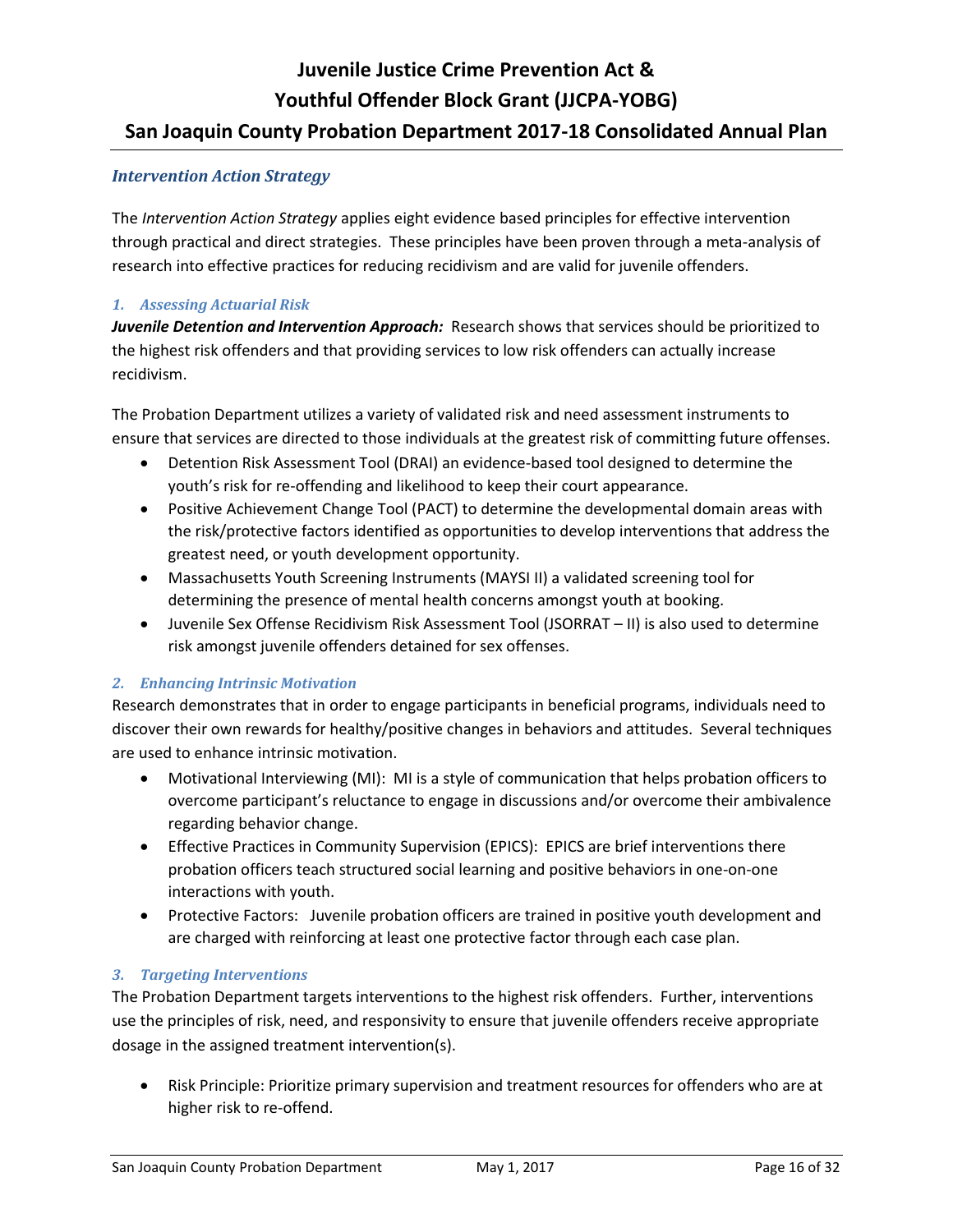# **Juvenile Justice Crime Prevention Act & Youthful Offender Block Grant (JJCPA-YOBG)**

## **San Joaquin County Probation Department 2017-18 Consolidated Annual Plan**

- Criminogenic Need Principle: Address offenders' greatest criminogenic needs.
- Responsivity Principle: Consider individual characteristics when matching offenders to services.
- Dosage: Provide appropriate quantities of services, pro-social structure, and supervision is a strategic application of resources. Structure 40-70% of high-risk offenders' time for 3-9 months. For San Joaquin County Probation Department the goal for high-risk juvenile offenders is typically 200 hours of programming. Lower risk youth may receive reduced dosage, per research published through the University of Cincinnati Corrections Institute.
- Treatment Principle: Treatment, particularly cognitive-behavioral interventions, should be applied as an integral part of the sentence and sanction process.

## *4. Skill Training with Directed Practice*

All probation officers are trained in at least one cognitive behavioral intervention and are tasked with facilitating formal groups with clients to use these skills in routine practices. Probation officers are also trained in MI and EPICS. EPICS contacts are monitored through a formal fidelity review process in partnership with the University of Cincinnati.

### *5. Increasing Positive Reinforcement*

When learning new skills and making behavioral changes, youth respond better, and maintain behavior and attitude changes for longer periods of time, when approached with carrots rather than sticks. However, increasing positive reinforcement should not be done at the expense of or undermine administering swift, certain, and real responses for negative and unacceptable behavior. In general the Probation Department seeks to administer ten rewards for every one sanction administered.

 Graduated Rewards and Sanctions: The Probation Department follows a *Rewards Matrix* that provides positive reinforcement to clients when they display prosocial attitudes and behaviors. Use of the rewards matrix is reinforced through training and unit supervision. The *Sanctions Matrix* provides swift, certain, and clear responses to violations of probation. The rewards and sanctions matrix takes into account the risk level of the clients and the severity of the violation / difficulty of the goal achieved.

### *6. Engage on-going Supports in Natural Communities*

The Probation Department partners with various youth-serving community-based organizations to provide pro-social support and interventions within their communities. These agencies recruit transitional age youth with lived experience to serve as role models for youth who need guidance and support on how to change behaviors and attitudes that may be reinforced in their homes or communities.

### *7. Measure Relevant Processes and Practices*

The Probation Department measures changes in attitudes and behaviors amongst juvenile offenders using the Positive Achievement Change Tool. The PACT is administered every 6 months, or as indicated.

Organizational Progress is measured through comprehensive evaluation tools and data metrics. A data dashboard is compiled monthly to provide ongoing information on the status of juvenile offenders, as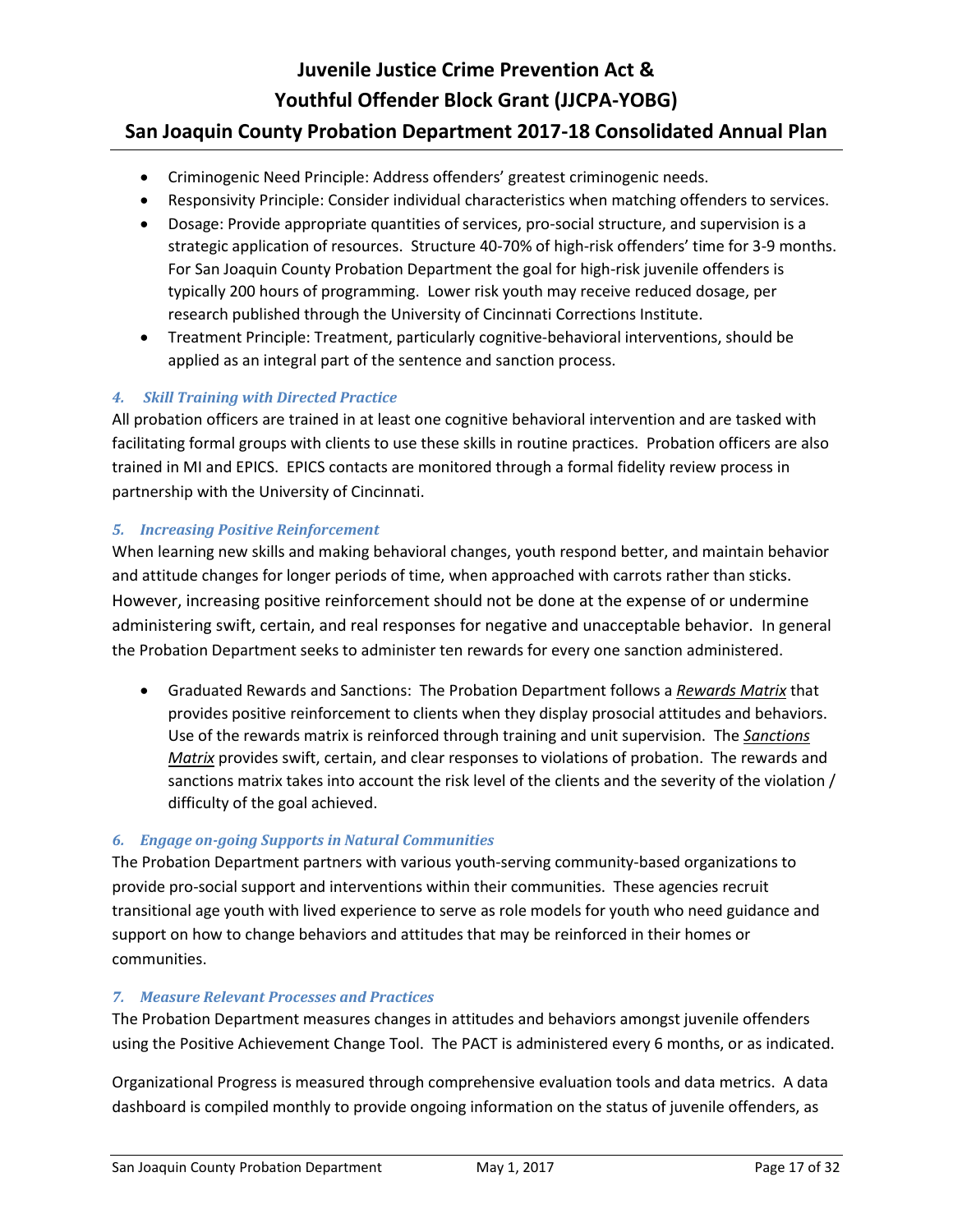measured through responses to the Detention Risk Assessment Instrument. The DRAI dashboard report indicates the number referred for detention, pre- and post- arraignment conditions, and the community of origin for each juvenile offender.

### *8. Provide Measurement Feedback*

This principle includes: 1) providing feedback to clients regarding their progress; 2) monitoring and evaluating the delivery of services and fidelity to procedures to build accountability and maintain integrity to the Department's mission; and 3) performing regular performance audits and case reviews to keep staff focused on the goal of reducing recidivism through evidence based practices.

### *Health Communities / Strong Systems Strategy*

The Healthy Communities / Strong Systems Strategy promotes a comprehensive, collaborative, and community-based approach to juvenile justice. The Probation Department is committed to advancing large scale systems change through coordinated approaches to: (1) create stronger and more resilient communities; (2) reduce racial and ethnic disparities within the juvenile justice system; (3) reduce an overreliance on locked facilities for all but the most serious offenses; and (4) collaborate internally among County departments and externally with other governmental and/or community organizations to improve all aspects of the County's criminal justice system.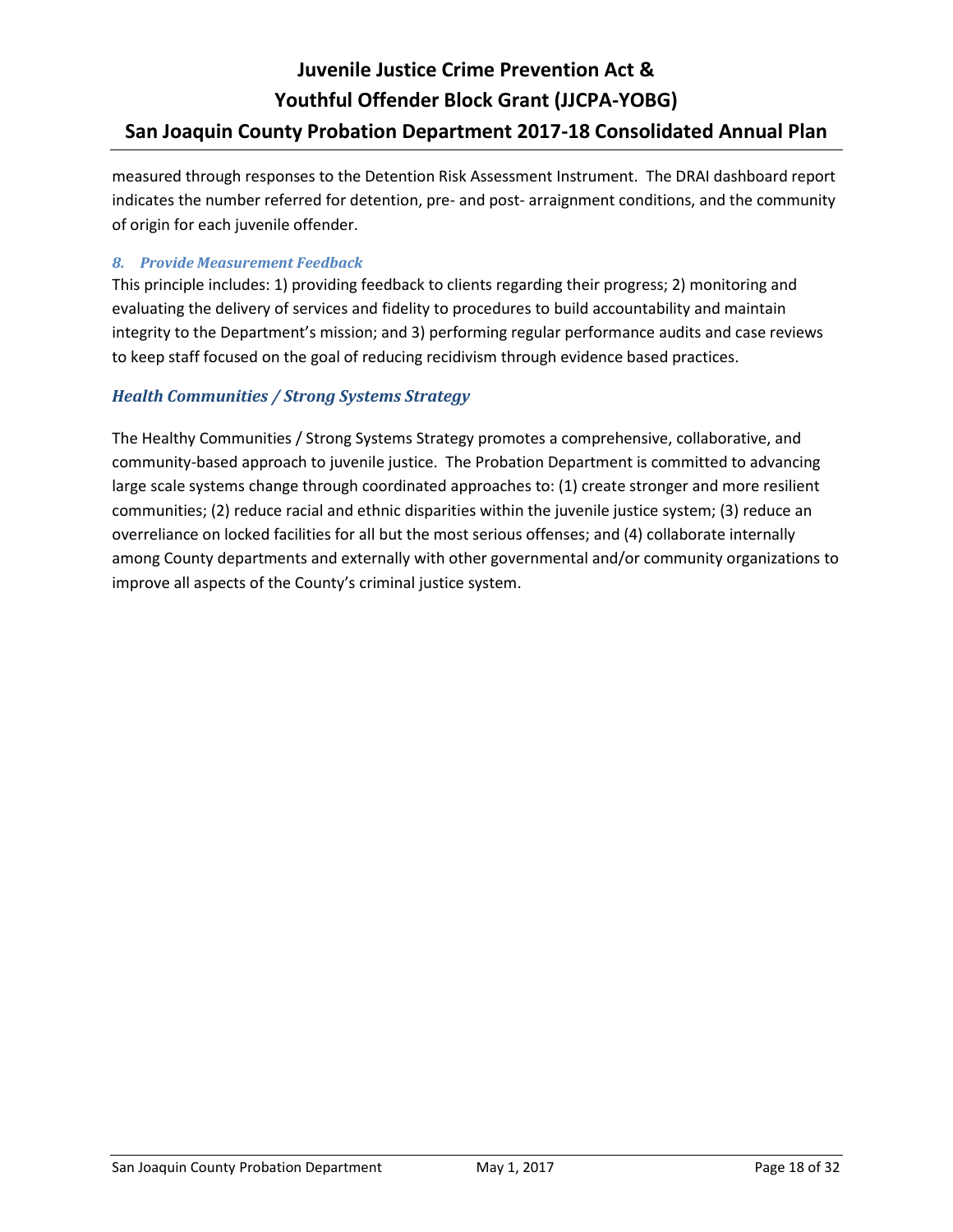# **Juvenile Justice Crime Prevention Act &**

### **Youthful Offender Block Grant (JJCPA-YOBG)**

## **San Joaquin County Probation Department 2017-18 Consolidated Annual Plan**

## <span id="page-18-0"></span>**Part II. Juvenile Justice Crime Prevention Act**

Authority: Government Code Section 30061(b)(4)(B) Programs, strategies, and system enhancements proposed to be funded under this chapter shall satisfy all of the following requirements:

(i) Be based on programs and approaches that have been demonstrated to be effective in reducing delinquency and addressing juvenile crime for any elements of response to juvenile crime and delinquency, including prevention, intervention, suppression, and incapacitation.

(iii) – Employ information sharing systems to ensure that county actions are fully coordinated, and designed to provide data for measuring the success of juvenile justice programs and strategies."

Government Code Section 30061(b)(4)(A) The multiagency juvenile justice plan shall include, but not be limited to, all of the following components:

(iv) A description of the programs, strategies, or system enhancements that are proposed to be funded pursuant to this subparagraph.

## <span id="page-18-1"></span>**A. Information Sharing and Data**

Describe your information systems and their ability to facilitate the sharing of data across agencies within your county. Describe the data obtained through these systems and how those data are used to measure the success of juvenile justice programs and strategies.

San Joaquin County Probation Department utilizes two data systems to measure and track the progress of juvenile offenders. The Research and Evaluation Unit manages the data entered into the system and creates reports to inform strategic planning and coordination. Collaborative partners, providing on-site coordinated services can also access the data systems to inform treatment plans and to coordinate approaches to care and rehabilitation.

### *Data Systems*

*Vantage Assessment Management System:* The Vantage Assessments (formerly Assessments.Com) data base includes the Social History Report, the Detention Risk Assessment Instrument (DRAI), and the Positive Achievement Change Tool (PACT).

*Juvenile Justice Information System:*The JJIS data base is a legacy database that was designed for San Joaquin County Probation Department to record case plans and document contacts. Over time system upgrades have been added to ensure that case plans remain in compliance with Title IV-E documentation and other state and federal guidelines regarding case planning. Additionally, the JJIS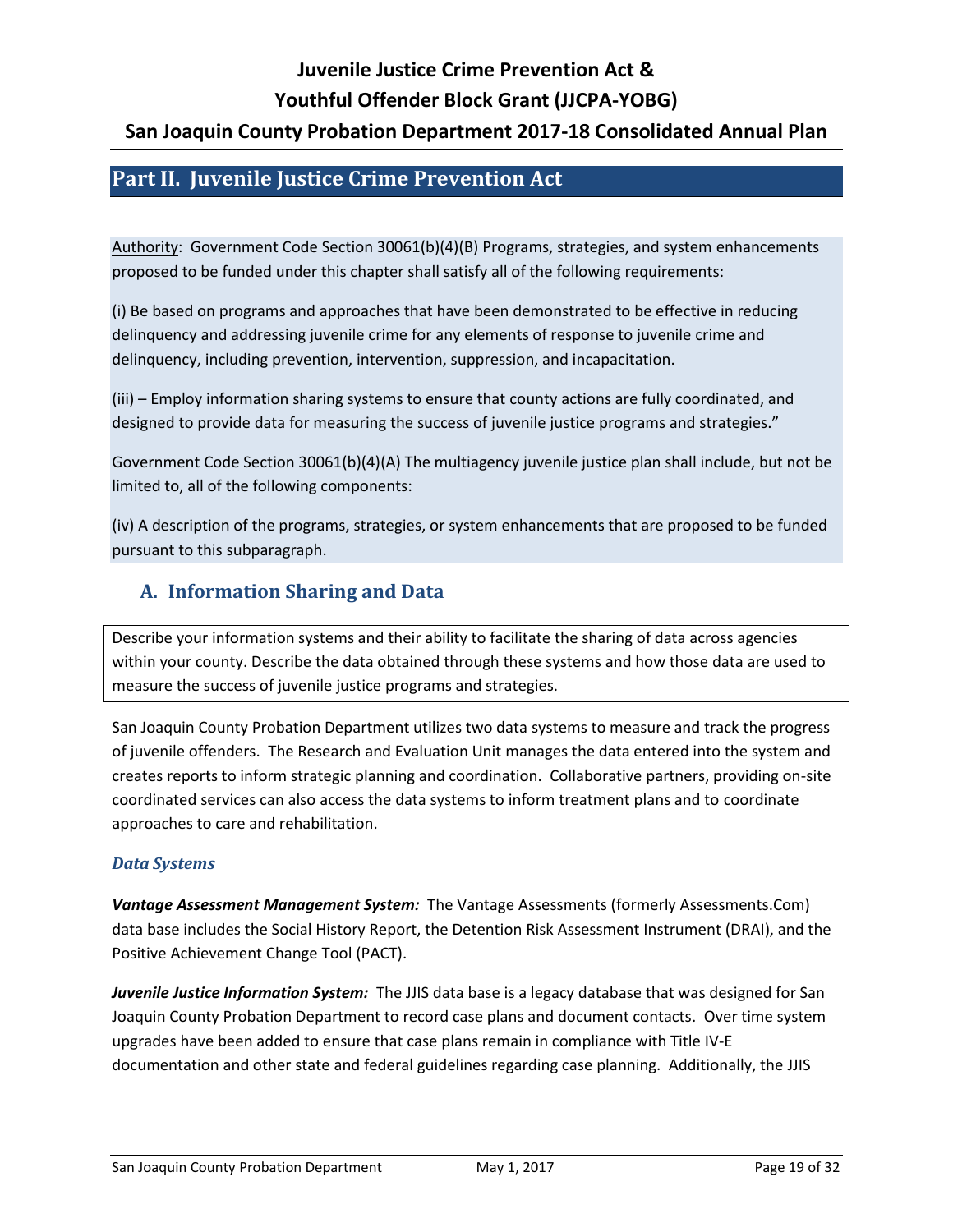system records both routine contacts and EPICS contacts to document the number and intensity of intervention services provided by Probation Officers.

Data systems are linked through back-end coding. Probation Officers entering a case plan contact can click a link to review the youth's social history report. The Research and Evaluation Unit also creates specialized reports of the aggregate data reported within the two data systems.

## *Information Sharing*

*Business Services Agreements:* The Probation Department has developed Business Services Agreements with San Joaquin County Behavioral Health Services, Correctional Health, and the County Office of Education. Approved partner staff, providing on-site services to juvenile offenders can log-in and access client information through the two database systems. Most information is "read only," though updates can be made to the file for Probation Officers to read and review the actions of partner staff (as allowable, per HIPPA and other federal information sharing guidelines regarding the sharing of health information).

*Data Dashboards:* San Joaquin County Probation Department is a learning organization. In order to facilitate community transparency, continuous quality improvement, and increase the effectiveness of Probation Services, monthly juvenile justice Dashboards are prepared through a contracted vendor. Data Dashboards include:

- Total bookings for the month, and proportion assessed using the DRAI
- Race/ethnicity of those assessed using the DRAI
- Number and proportion of youth that scored low, medium, and high risk
- Number and proportion recommended for a DRAI override (to detain youth not necessarily indicated by the DRAI instrument) and the reason for the override
- Pre- and Post- arraignment status of youth

Findings are shared out to local committees and commissions to help inform collaborative initiatives and quality improvement processes.

*Google Government Innovation Lab Project:* San Joaquin County is working with Google to create virtual youth probation teams that aligns data from Juvenile Probation, Behavioral Health Services, Child Welfare Services, and the County Office of Education to create more coordinated and collaborative case plans for at-risk youth. This project is still in development. Beta testing is anticipated in 2017.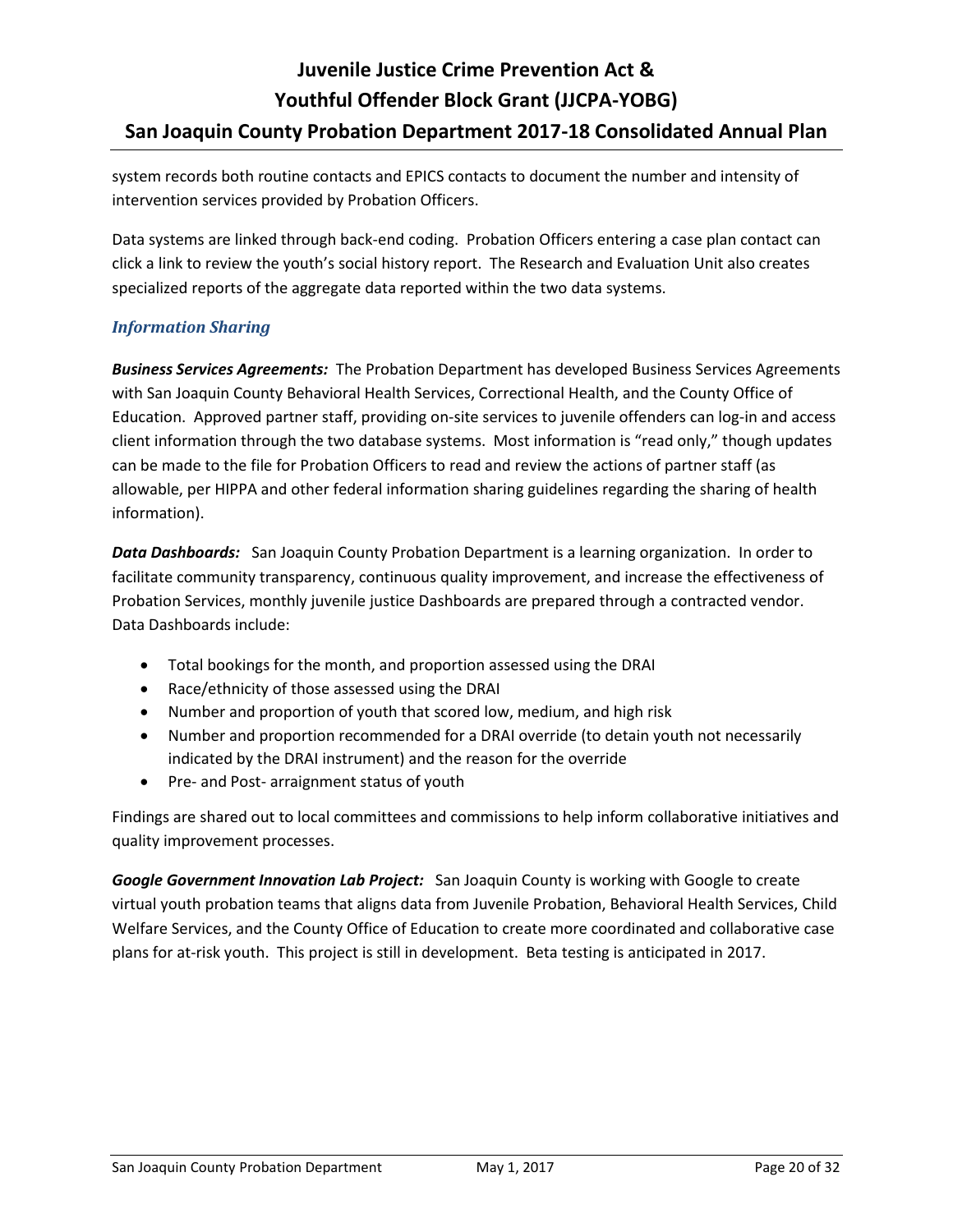## <span id="page-20-0"></span>**B. Funded Programs, Strategies and/or System Enhancements**

Describe each program, strategy and/or system enhancement that will be supported with funding from JJPCA, identifying anything that is co-funded with Youthful Offender Block Grant (YOBG) moneys. *Capture every program, strategy and system enhancement you plan to fund next year.*

JJCPA funds are used to support four programs to enhance prevention and early intervention activities for at-risk and justice involved youth in order to maintain them in their homes, schools, and communities. The four funded programs are:

- 1. Reconnect Day Reporting Center
- 2. Probation Officers on Campus
- 3. Family Focused Intervention Teams
- 4. Neighborhood Service Centers

Programs are described below.

#### *Reconnect Day Reporting Center*

The Juvenile Justice Crime Prevention Act has funded the Reconnect Day Reporting Center since 2011.

*Evidence Upon Which it is Based:* The program design is modeled after successful programs in other areas of the State and across the Nation. Since the inception of the Reconnect Day Reporting Center, the Probation Department has contracted with San Joaquin Community Data Co-Op to complete an annual evaluation summary that is presented each year to the Juvenile Justice Coordinating Council.

Most recently, the San Joaquin Community Data Co-Op submitted their 2015-2016 Evaluation Summary report. For 2015-16, the Reconnect Day Reporting Center served 68 youth, with 21 youth completing the lengthy program. It is important to note that many youth are only at the program for a short period and may return to a traditional school or go on to complete probation. Listed in the evaluation summary were the following key findings:

- There was a 26.3% increase in the number of youth who did not commit a crime while they were in the program (94.7%) compared to the baseline period (68.4%).
- Arrest rates dropped from 24.6% to 17.5% and incarceration rates dropped from 78.9% to 54.4%.
- During the program, 23.8% of the youth who completed had violations and 72.2% of those who did not complete the program violated their probation.

*Program Description:* Reconnect is a collaborative effort between the San Joaquin County Probation Department, San Joaquin County Office of Education, and Community Partnership for Families of San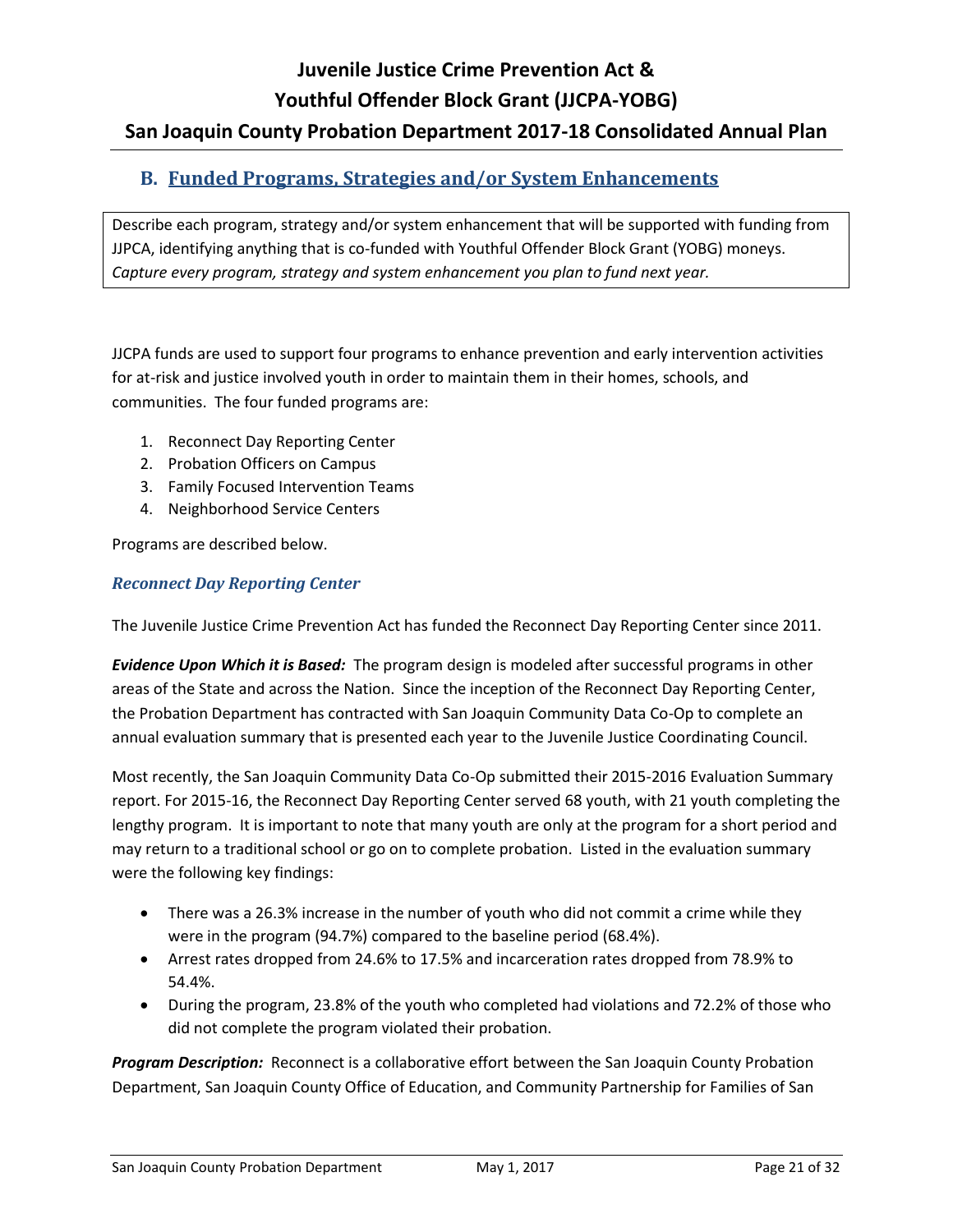Joaquin, which provides an alternative to detention, educational services, and evidence based programming and services to rebuild family relationships. Additional program goals include decreasing truancy for probation-involved youth, providing on-site family service integration, and assisting probation youth in reconnecting and remaining in the community in lieu of custody.

The two major program objectives of the Reconnect Day Reporting Program (Reconnect) have been to:

- 1. Provide a comprehensive alternative to detention by establishing a day reporting center, and;
- 2. Reduce recidivism by providing targeted evidenced-based programming (EBP) to a high-risk population.

Part of the Reconnect Program is to provide youth with Aggression Replacement Therapy (ART). On site Probation Officers are trained in ART facilitation. Youth work as a group to answer questions, act out situational skits, and learn to manage their aggression better. The evaluation summary noted that over 90% of youth agreed that they learned new skills, as well as how to control their anger, and how to consider another person's perspective.

In April 2017, Reconnect enhanced the EBP offered to include a three-phase program that includes Orientation, Foundations, Social Skills, Problem Solving, Cognitive Based Intervention – Substance Abuse, Anger Control Training, Secure One's Self - a model to address trauma and addiction together, and aftercare that includes advanced practice and success planning. In the near future, this programming model created for Reconnect will be provided to all probation youth who must complete EBP as a condition of their probation supervision. Additionally, the officers are also trained in Motivational Interviewing (MI) techniques and Effective Practices in Community Supervision (EPICS), in addition to facilitating various cognitive behavioral interventions.

This program has also provided additional neighborhood-based Probation Officers to coordinate reentry and prevention services.

## *Probation Officers on Campus*

The Probation Officers on Campus program has been funded by the Juvenile Justice Crime Prevention Act since 2000.

*Evidence Upon Which it is Based:* The Probation Officers on Campus (POOC) program design is modeled after successful programs in other areas of the State and across the Nation. Since the inception of POOC, the Probation Department has contracted with San Joaquin County Data Co-Op to complete an annual evaluation summary that is presented each year to the Juvenile Justice Coordinating Council.

Most recently, the San Joaquin Data Co-Op submitted their 2015-2016 Evaluation Summary Report. For 2015-16, the POOC program served a total of 376 youth. Listed in the evaluation summary were the following key findings: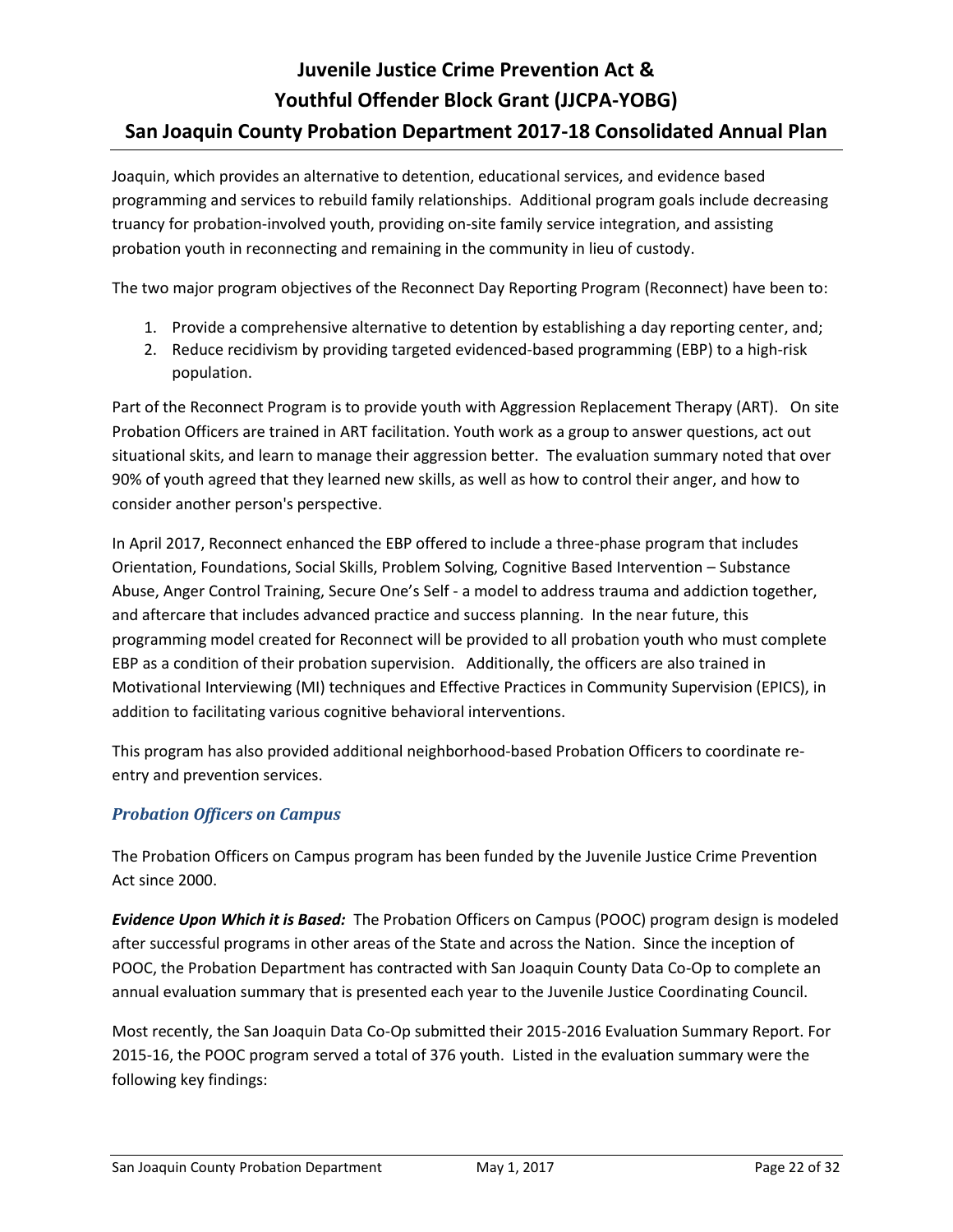# **Juvenile Justice Crime Prevention Act & Youthful Offender Block Grant (JJCPA-YOBG)**

## **San Joaquin County Probation Department 2017-18 Consolidated Annual Plan**

- Youth who participated in the POOC program dramatically lowered the incidences of both arrests and incarcerations.
- Probation Officers on Campus positively impacts probation success in fulfilling the terms and conditions of their probation.
- Reports of violent felonies, felonies and misdemeanors dropped during the Probation Officers on Campus program for all participants.

**Program Description:** The POOC program assigns probation officers to school sites to supervise probation youth attending school. While standard probation supervision may require no more than one scheduled meeting a month, the link between the probation officer and students at the school site allows for more intensive interaction. By working closely with school personnel, the probation officer is able to provide both supervision and support to help the youth avoid future delinquent behavior. Additionally, the presence of a probation officer on a school campus has a positive effect on the overall school environment for all students at that site.

Probation Officers provide intensive supervision services, as well as monitor attendance, assist in handling disciplinary problems, and work with school staff to ensure that mental health, substance abuse, and other issues that may be relevant to the behavior of the youth is addressed.

The POOC officers also have regular contact with at-risk youth who have not yet entered into the Juvenile Justice System. They provide intervention and referral services to these youth who are referred by parents, teachers, and school administration. The POOC officers also regularly participate in school events such as career days and other presentations; attend school sporting events, Individualized Education Plan (IEP) meetings, School Attendance Review Board (SARB) meetings and Student Success Team (SST) meetings.

POOC officers are trained in Motivational Interviewing techniques and Effective Practices in Community Supervision in addition to facilitating various cognitive behavioral interventions.

## *Family Focused Intervention Teams*

The Family Focused Intervention Teams (FFIT) program was initially funded by the JJCPA Act in 2000. Due to a reduction in JJCPA funding for 2004-2005, the FFIT program was eliminated. As a result of increased funding the program is being resurrected in 2017-2018.

*Evidence Upon Which it is Based:* Research suggests children neglected or exposed to violence early in life are more likely to exhibit attachment issues and be involved in delinquent type behavior. Unfortunately, a substantial amount of our high-risk clients suffers from mental illness, substance abuse issues and/or are homeless. FFIT officers will assist these high-risk clients who have children by providing case management services, evidence based programming and directly addressing the family needs. It is anticipated that when the families receive services to address their individual and family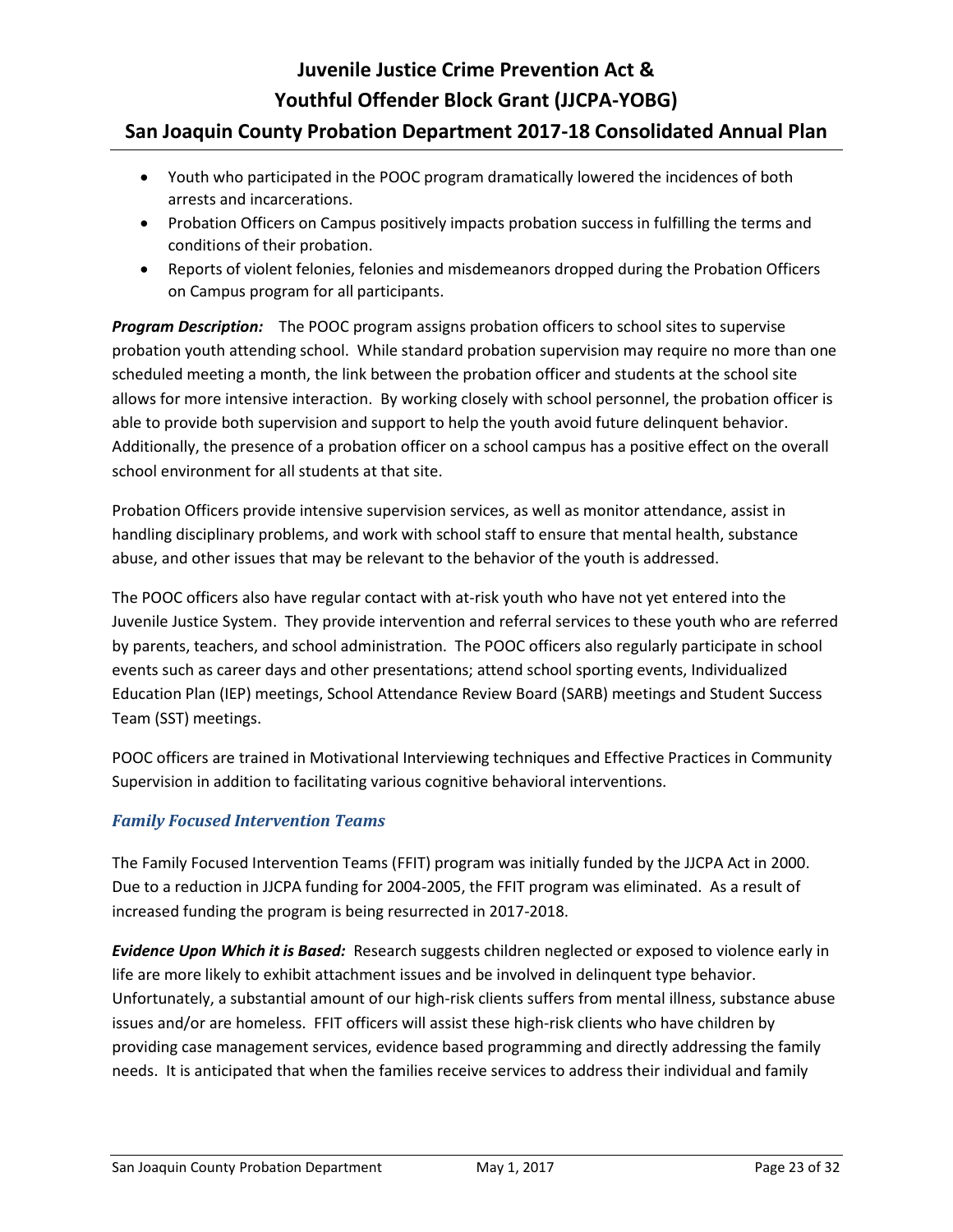needs, it will positively impact the at-risk children living in the home and possibly reduce the children's risk of entering into the juvenile justice system.

This program was modeled after other wraparound case-managed programs.

**Program Description:** FFIT officers provide wraparound case management services to parents who are under probation jurisdiction and significant risk factors exist for children in the home. The goal of the program is to intervene in these high-risk families to prevent/reduce violence in the home by providing case management services and evidence based programming to directly address the needs of the families. The long-term program goal is to positively impact at-risk children and thus prevent their ultimate entry into the juvenile justice system. The program will assist clients in providing an appropriate environment in which to raise children and remain crime free, while offering appropriate supervision and support to these high-risk families. Targeted families will include those that suffer from mental illness, substance abuse issues, and/or are homeless.

FFIT officers conduct visits both in the office and at the client's homes to monitor court compliance with court-ordered conditions of probation. FFIT officers will refer their clients to evidence based programs to assist with their needs as well as complete individualized case plans to address the clients and family member's needs. FFIT officers are trained in Motivational Interviewing techniques and Effective Practices in Community Supervision in addition to facilitating various cognitive behavioral interventions.

## *Neighborhood Service Centers*

*Evidence Upon Which it is Based:* Neighborhood Service Centers use a multidisciplinary team approach to working with at-risk and justice involved youth and their families. According to a recent national survey on children's exposure to violence, over 60% of youth are exposed to violence, crime, or abuse in their homes, schools, and communities (Finkelhor, Turner, Ormrod, Hamby, & Kracke, 2009). The NSC program model utilizes a trauma informed approach in both case management and resource and referral connections.

Two core practice principles implemented through NSC is the building of protective factors and using a trauma-informed lens to assess youth and family needs and develop a comprehensive and coordinated service plan.

Additional principles are described below.

- *Building Protective Factors*: According to the Center for the Study of Social Policy, the following Five Protective Factors are a foundation for strengthening families:
- *Parental Resilience:* Resilience is the ability to manage and bounce back from challenges that affect families. It means finding ways to solve problems, building and sustaining trusting relationships including with the family's children, and knowing how to seek help when necessary.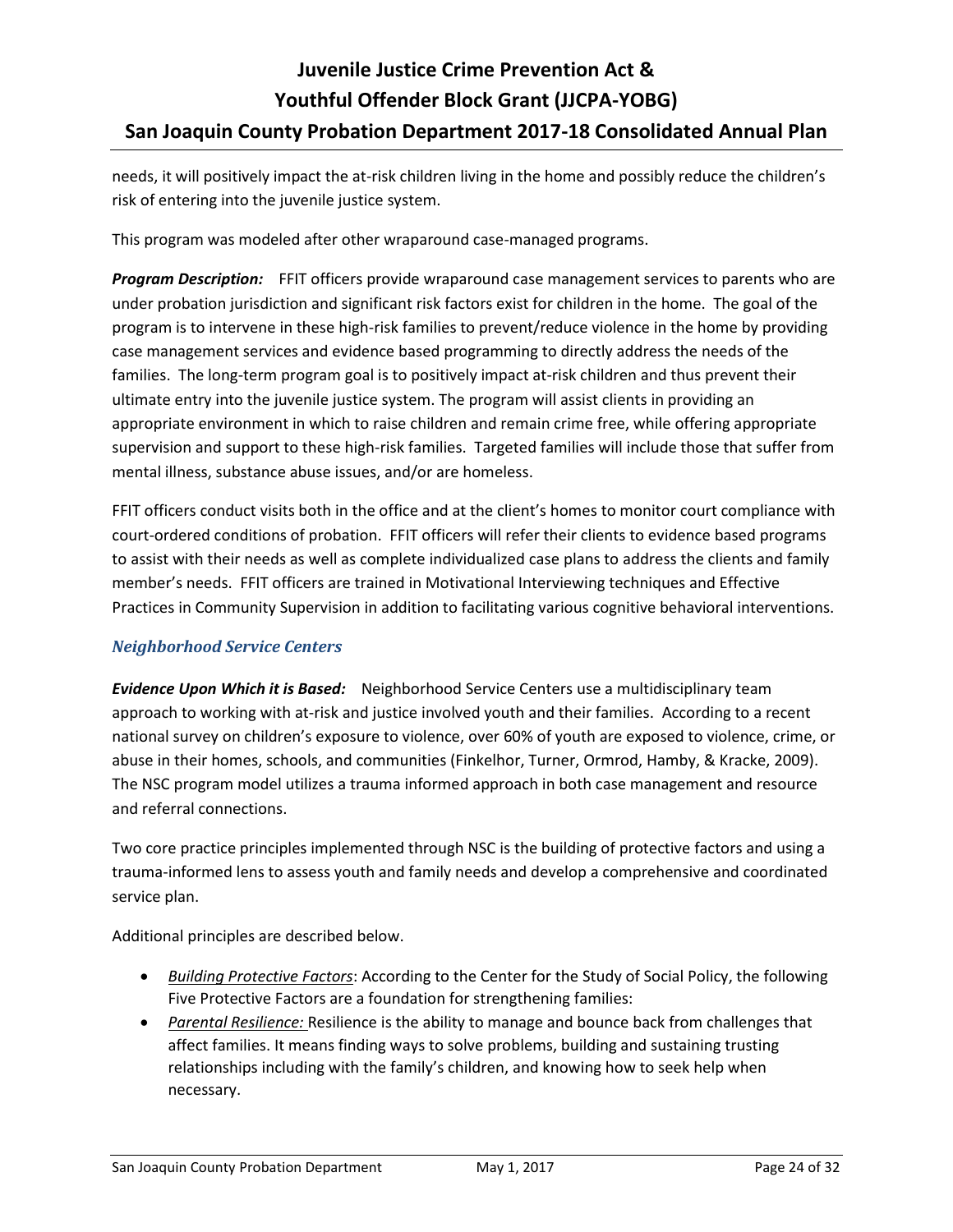- *Social and Emotional Competence of Youth*: Relationships with family, other adults, and peers are positively impacted by children's ability to interact positively with others, self-regulate their behavior and communicate feelings. Early identification of any potential challenges helps both children and parents.
- *Trauma Informed Care:* High rates of trauma have far-reaching and severe consequences. Children exposed to violence are more likely to experience difficulties in school and work settings and to engage in delinquent behaviors that may lead to contact with the juvenile and criminal justice systems (Felitti et al., 1998; Ford, Chapman, Connor, & Cruise, 2012)

*Program Description:* Neighborhood Services Center/Youth & Family Success Team program model engages youth and their parents/guardians both before and after they interact with law enforcement.

The core of the NSC model is an integrated Youth and/or Family Success Team (YFST). The purpose of the YFST is to enable service providers to efficiently convene and coordinate multi-disciplinary services. Clients that typically receive YFST services are: probation involved, demonstrate school and/or home issues, exhibit a history of truancy (chronic absentees), school violence and/or expulsion, youth/families that are homeless, at risk of becoming involved in criminal activities and/or have prior gang interaction. YFST are initiated when the family's situation requires coordinating multi-disciplinary services, and when there are additional service barriers for the family.

Additionally, NSCs offer:

- *Youth Organizing/Positive Youth Development Groups:* Comprehensive youth-centered services curriculum which includes youth-centered case management, including youth-only case management and youth-centered family case management, youth organizing and youthfacilitated community events. It also includes components such as Positive Youth Development facilitation based on the Teen Empowerment curriculum published by the Center for Teen Empowerment in Boston, MA.
- *Parenting Groups:* Parenting groups are peer learning groups with informal facilitation by a service provider. These groups promote the sharing of parenting concerns, ideas, solutions and skills. They also provide an additional type of social connection. Parenting classes impart child development knowledge and teach parenting techniques and skills such as child discipline, developing self-esteem, praising good behavior, etc. These skills are associated with the development of protective factors within the family, which in turn reduces the risk of child abuse/neglect, juvenile justice involvement, etc.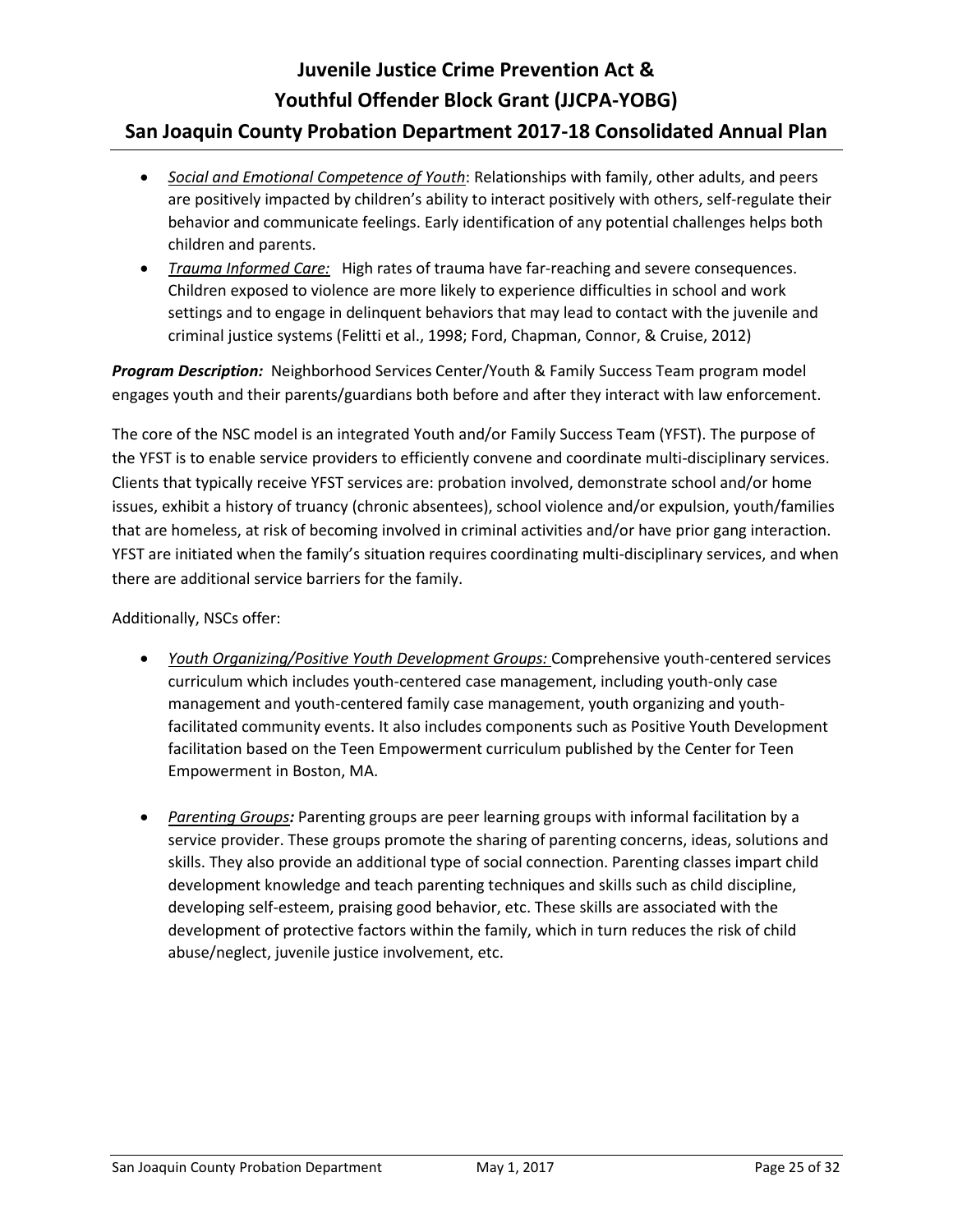## <span id="page-25-0"></span>**Part III. Youthful Offender Block Grant (YOBG)**

*Authority: Welfare & Institutions Code Section 1961(a) – On or before May 1 of each year, each county shall prepare and submit to the Board of State and Community Corrections a Juvenile Justice Development Plan on its proposed programs, strategies, and system enhancements for the next fiscal year from the Youthful Offender Block Grant Fund described in Section 1951. The plan shall include all of the following:*

*(1) A description of the programs, placements, services, strategies, and system enhancements to be funded by the block grant allocation pursuant to this chapter, including, but not limited to, the programs, tools, and strategies outlined in Section 1960.*

*(2) A description of how the plan relates to or supports the county's overall strategy for dealing with youthful offenders who have not committed an offense described in subdivision (b) of Section 707, and who are no longer eligible for commitment to the Division of Juvenile Facilities under Section 733 as of September 1, 2007.*

*(3) A description of any regional agreements or arrangements to be supported by the block grant allocation pursuant to this chapter.*

*(4) A description of how the programs, placements, services, or strategies identified in the plan coordinate with multiagency juvenile justice plans and programs under paragraph (4) of subdivision (b) of Section 30061 of the Government Code.*

## <span id="page-25-1"></span>**A. Strategy for non-707(b) Offenders**

Describe your county's overall strategy for dealing with non-707(b) youthful offenders who are not eligible for commitment to the Division of Juvenile Justice. Explain how this Plan relates to or supports that strategy.

Juveniles that do not commit serious offenses (as described in section 707(b) of the Welfare and Institutions Code) receive a range of evidence based interventions and community services to address criminogenic risk, promote positive youth development, and reduce the risk of recidivism.

The overriding strategy is to significantly and permanently reduce serious and violent juvenile crime by developing a full, timely, and effectively delivered continuum of proactive measures and responses. The focus is on balancing the juvenile justice systems historical *after the fact* responses (graduated sanctions, detention, etc.) with a *proactive* emphasis on effective prevention and intervention programs/services which will divert at-risk youth from deepening engagement by the juvenile and/or criminal justice systems.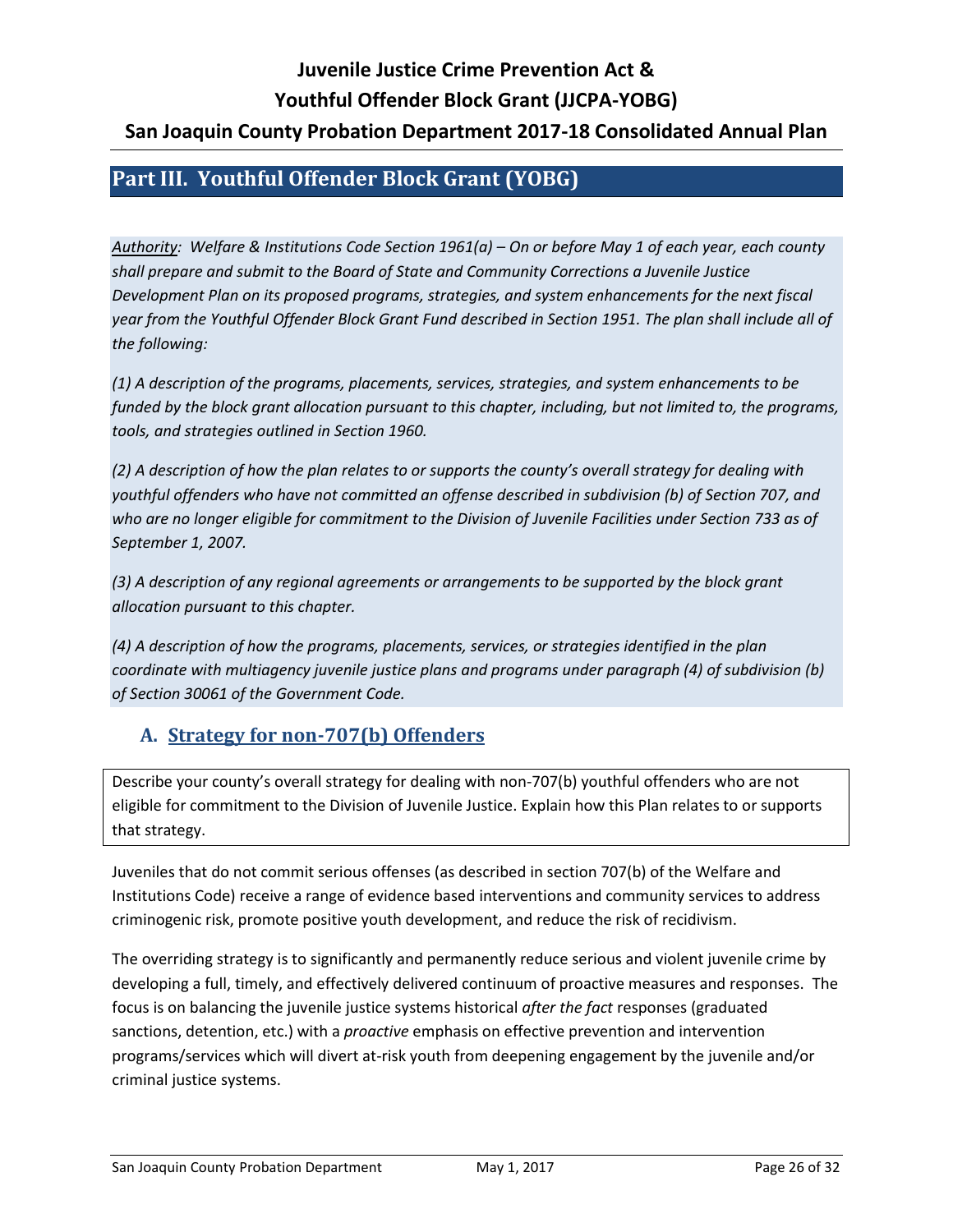The overall strategy for dealing with non-707(b) youthful offenders, not eligible for commitment to DJJ, is implemented by San Joaquin County juvenile justice system partners along a continuum of intercept points.

- 1. Charges Filed/Determination of Status
- 2. Local Confinement/Detention
- 3. Pre-release Planning (Family Team Meetings)
- 4. Supervision and Evidence-based Programming
- 5. Linkages to Community (various programs and support services)

*Determination of Status:* Determination of whether or not a youth is a 707(b) offender or a non-707(b) offender resides with the Presiding Judge of the Juvenile Court, as of November 2016.

**Detention:** Youth may be confined to either Camp Peterson or Juvenile Hall. Placement decisions are based upon length of sentence, presenting risk factors and programming needs. Youth with longer sentences or more serious risk factors are detained in Juvenile Hall. All youth detained in Juvenile Hall or Camp Peterson participate in cognitive behavioral intervention (CBI) groups. These groups continue as youth transition back into the community.

*Pre-Release Planning*: Prior to release from either Camp Peterson or Juvenile Hall, San Joaquin County Probation Department convenes Family Team Meetings to create a re-entry plan in partnership with the youth, their family members and other natural supports within their communities. One of the main goals of the Family Team Meeting is to ensure that youth have an immediate plan in place to re-enter school, successfully, and to maintain involvement in CBI groups.

*Supervision and Evidence Based Programming:* The programming approach for non-707(b) youthful offenders, not eligible for commitment to DJJ, is the same as that described above for all youthful offenders: applying the eight-principles for effective supervision. As feasible, San Joaquin County Juvenile Probation creates case plans to maintain youth in their homes, schools and communities to the extent that such plans will support public safety and address the rehabilitation and support needs of the youthful offender.

Following their release from either of the detention facilities, youth will be assigned to a community supervision program that is suitable for their risk and needs (inclusive of out-of-home placement programs). Youth released to home/guardians are assigned a Probation Officer appropriate to their needs. Upon release from detention, most youth start programming at Reconnect, unless they are immediately returned to their local school. Reconnect may also be prescribed for youth that continue to violate the terms of their probation. Youth will be assigned to the POOC Unit, if their school has a POOC officer on campus. Youth enrolled in schools without a POOC officer on campus will be assigned to the County Supervision Unit.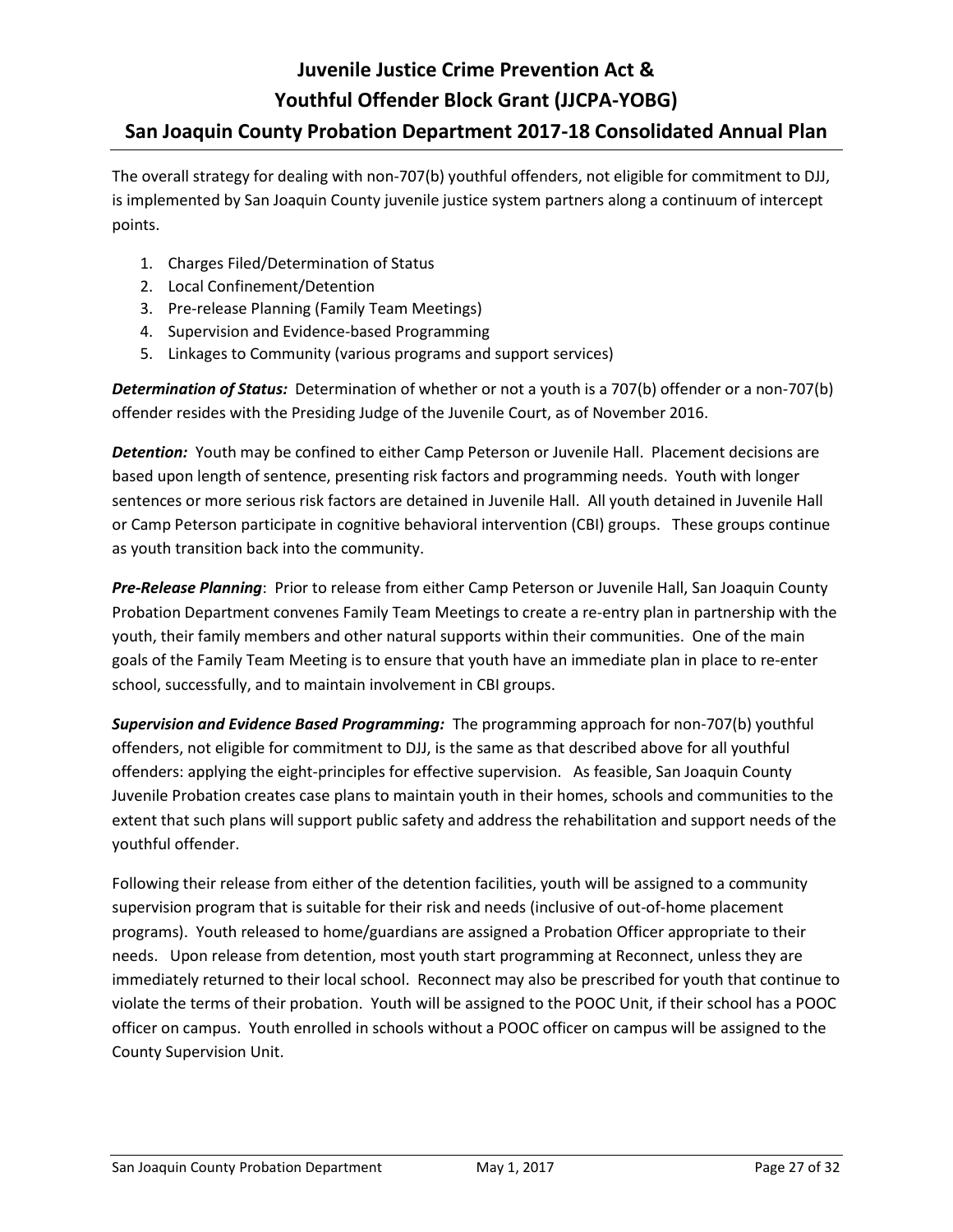*Linkages to Community:* YOBG funds enhance the capacity of the Probation Department to provide appropriate rehabilitation and supervision services to youthful offenders. JJCPA funds a variety of prevention and early intervention services. While JJCPA funds are principally used to prevent the further escalation of youth within the criminal justice system, some programs are also leveraged as "step-down" programs for non-707(b) youthful offenders exiting detention facilities.

Youth released from detention programs will also be linked to community based programs and services, including those provided through the Neighborhood Service Centers and other community partners as described in Section I of this plan.

# <span id="page-27-0"></span>**B. Regional Agreements**

Describe any regional agreements or arrangements to be supported with YOBG funds.

Not Applicable.

# <span id="page-27-1"></span>**C. Funded Programs, Placements, Services, Strategies and or System Enhancements**

Describe the programs, placements, services, strategies, and system enhancements to be funded through the YOBG program. Explain how they complement or coordinate with the programs, strategies and system enhancements to be funded through the JJCPA program.

YOBG funds are used to support programs for non- 707(b) youthful offenders that result in enhanced services and supports that safely keep all but the most serious offenders out of DJJ facilities. The funded programs include:

- 1. Specialized Programming Services
	- 1.1 Gender Specific Programming for Girls
	- 1.2 County Supervision Unit for High Risk Youth
	- 1.3 Cognitive Behavioral Interventions
- 2. Enhanced Residential and Re-entry Services
	- 2.1 Placement Supervision, Private Residential Care
	- 2.2 Camp Peterson
	- 2.3 Re-entry and Aftercare Services
- 3. Operational Strengthening Programs
	- 3.1 Actuarial Risk and Needs Assessment Services
	- 3.2 Recidivism Study, Data Tracking and Evaluation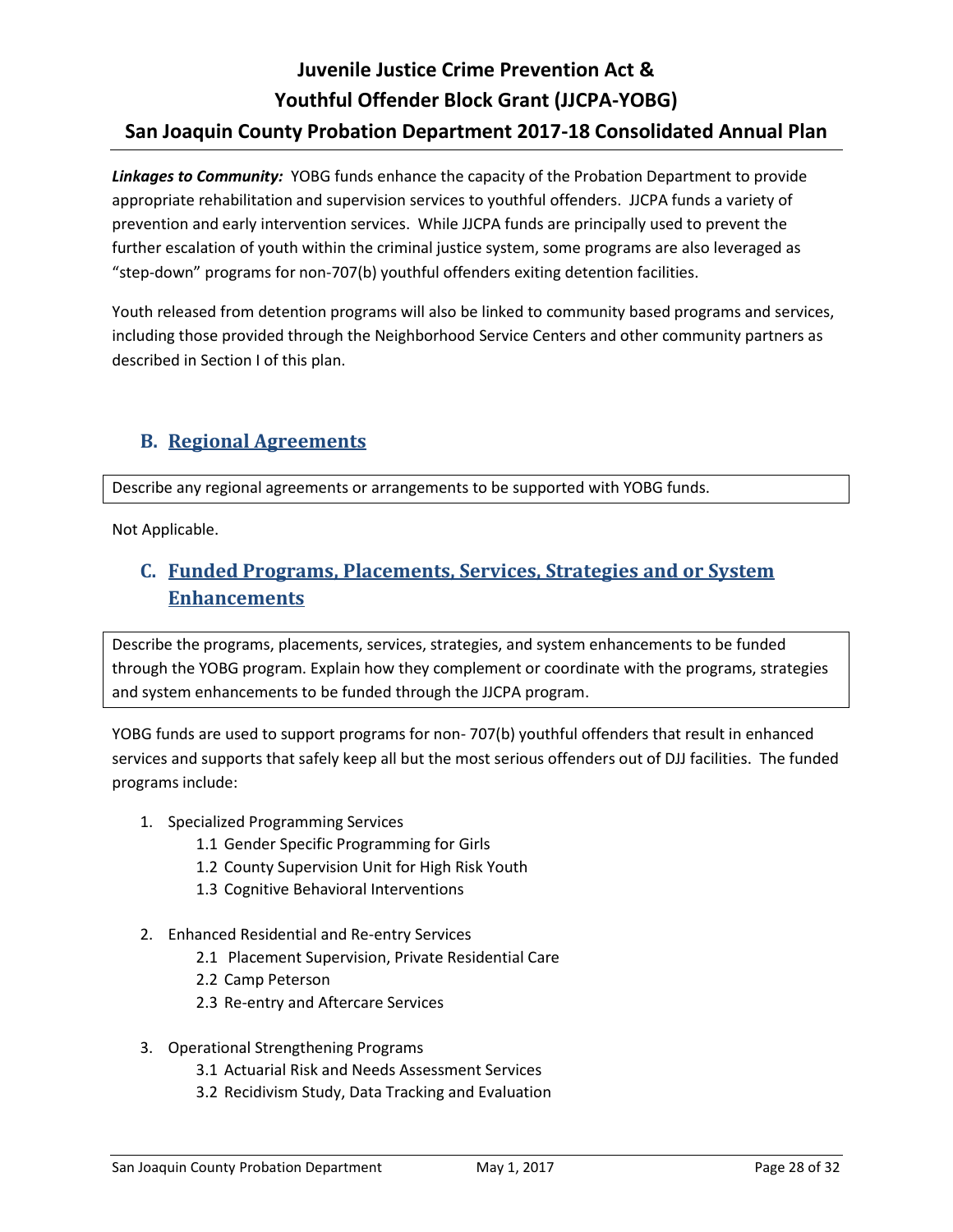## *Gender Specific Programming for Girls*

*Nature of Coordination with JJCPA:* Gender responsive case-loads are effective in reducing crime and delinquency among at-risk youth and youthful offenders. An outcome evaluation on the use of a gender responsive probation model in Connecticut found markedly lower recidivism rates. Gender responsive programming provides cognitive behavioral interventions targeted to girls (e.g. *Girls Moving On*) and meets recommendations from the National Institute of Corrections to provide gender responsive programming in order to reduce risk factors amongst female juvenile offenders.

*Description of Program:* The Gender Responsive caseload serves female wards aged 12-17 who have been assessed at the moderate-high to high-risk level using a validated risk assessment tool. A Probation Officer III supervises Gender Responsive caseloads of no more than 30 female wards and provides evidenced-based programming, such as Aggression Replacement Training, Courage to Change, and Girls Moving On, in an environment that promotes participation and change in the thought process. The Probation Officer III provides services that intentionally allow gender identity and development to effect and guide all aspects of program design and service delivery.

## *County Supervision Unit for High Risk Youth*

*Nature of Coordination with JJCPA:* All youth within the County Supervision Unit receive evidence based interventions as defined in the *Evidence-based Policy and Practices in Community Corrections.* County Supervision Probation Officers leverage the programs and support services funded through JJCPA and community partners in a variety of ways. Youth continue to engage in CBI groups, youth mentoring, and family support services at the Neighborhood Service Centers and through other community-based organizations throughout the County.

*Description of Program:* The County Supervision Unit continues to supervise juveniles who score moderate-high to high risk on the PACT, a validated risk/needs assessment tool, as well as those placed on Informal Probation or Deferred Entry of Judgment by the Court. The probation officers continue to provide delinquency prevention, crisis intervention, and supervision services. Supervision services will be provided utilizing Effective Principles in Community Supervision (EPICS), which is an evidenced-based probation supervision model. These officers will be responsible for reassessing youth, referring the youth to targeted interventions, making corresponding changes to the case plan, and implementing the goals and objectives of the case plan, which addresses each youth's criminogenic needs. Officers monitor compliance with the case plan and conditions of probation, and file violations of probation when necessary.

## *Cognitive Behavioral Interventions*

*Nature of Coordination with JJCPA:*YOBG funding ensures that all youth in Detention attend cognitive behavioral training groups such as Thinking for a Change, etc. Upon release youth have the opportunity to continue to participate in these groups. Typical terms and conditions of probation includes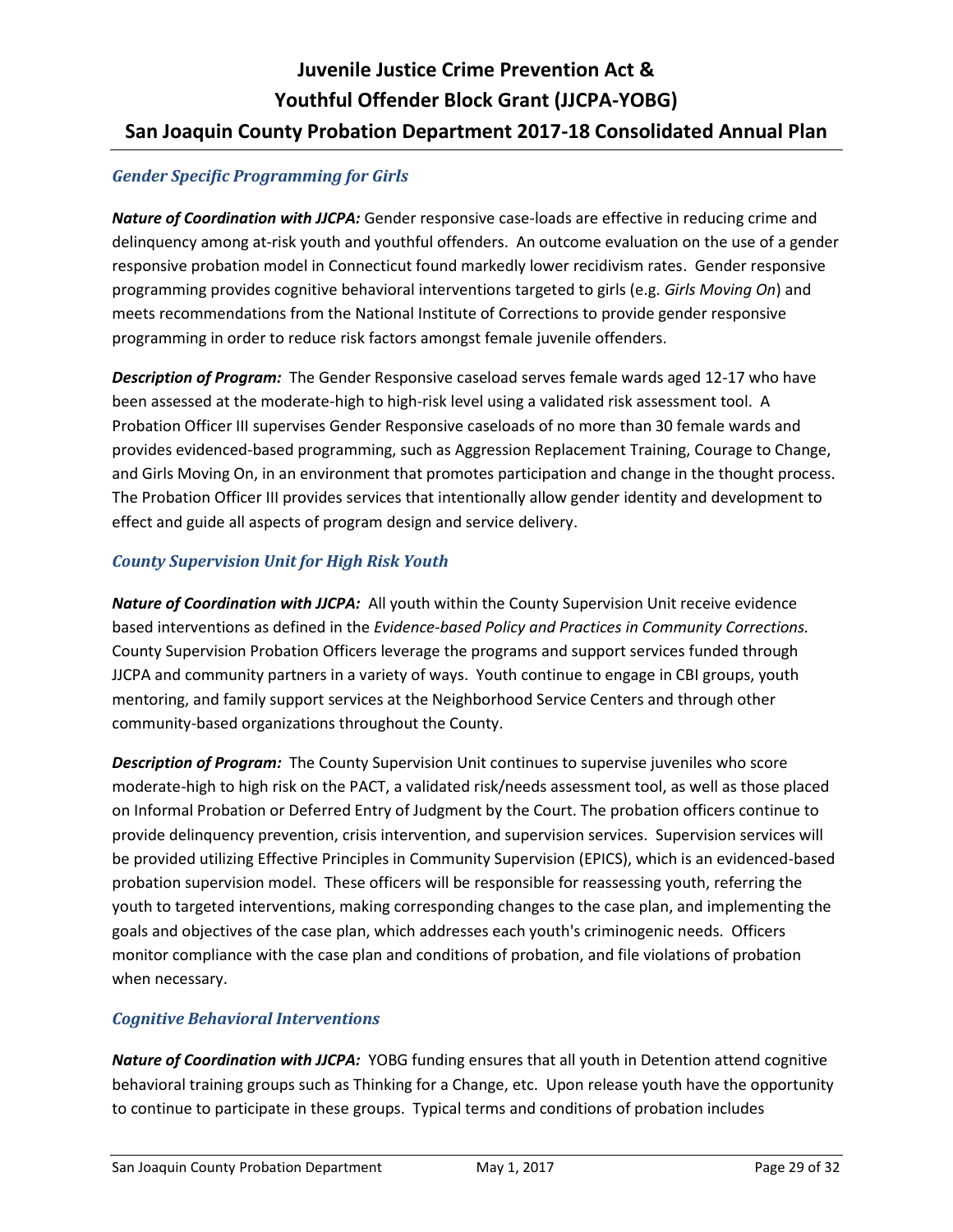counseling and programming of an intensity and duration (dosage) that will enable youth to develop better coping skills, decision making skills, and anger management techniques. The Reconnect Day Reporting Program is designed to comprehensively engage youth in cognitive behavioral interventions through daily groups and activities.

*Description of Program:* The Department's Youth Advocacy Unit will offer CBT groups twice daily, five days per week on each of the five housing units. Additionally, youth who are detained for a substantial amount of time will participate in evidence-based stand-alone groups to address his/her criminogenic needs in an effort to reduce recidivism. These programs include: ART, Thinking for a Change (T4C), Courage to Change, Girls Moving On (GMO), and MRT. Furthermore, youth detained at Camp Peterson will attend eight different CBT curricula while participating in the year-long program: ART, T4C, Courage to Change, Orientation, Advanced Practice, Relapse Prevention, Aftercare, and Common Sense Parenting. Youth on probation in the community will be referred to a variety of evidence-based programs based on their criminogenic needs. These programs include ART, T4C, Courage to Change, Common Sense Parenting, and Girls Moving On.

## *Placement Supervision, Private Residential Care*

*Nature of Coordination with JJCPA:*Youth are referred to an out of home placement when there is a serious risk to the youth, or to public safety, by the youth remaining in their home. Upon their return from an out-of-home placement situation the youth enters into re-entry and aftercare services. The Placement Unit creates a case plan with the family to help the youth return successfully. A range of community based supportive services are included in the case plan to support this transition including comprehensive family support services, youth development services, and behavioral health services. Re-entry planning is often conducted in partnership with Child Welfare Services and Behavioral Health Services.

*Description of Program:* Probation Officers assigned to the Placement Unit create case plans with attainable treatment goals that include a discharge plan with timely reunification and permanency in mind for new placement youth. Officers attend monthly court permanency hearings, weekly multidisciplinary team meetings, as well as coordinating youth to the appropriate placements.

## *Camp Peterson*

*Nature of Coordination with JJCPA:*Prior to release, the aftercare probation officer creates a case plan with the youth and family to help the youth successfully transition back into their homes and schools. Home passes are also an effective trial strategy prior to the return to home. A critical component of reentry planning is developing educational goals and a return-to-school plan. Aftercare probation officers will coordinate with POOC and Reconnect programming staff.

*Description of Program:* The Camp Peterson Program is designed to protect and serve the community in a cost-effective and productive manner by providing a critical component in the service options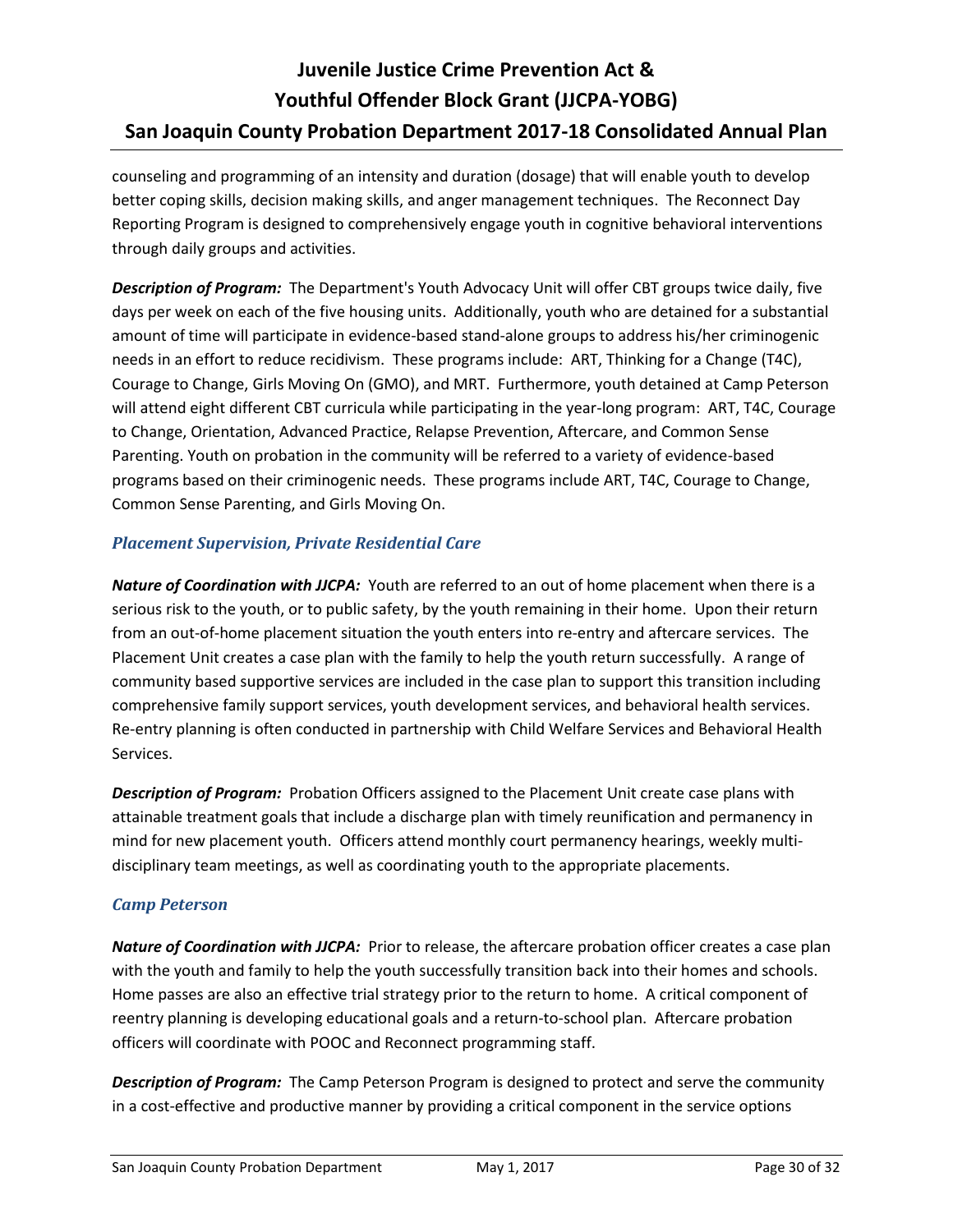available to the Juvenile Court. This program is intended to help improve the quality of life in our community by reducing the impact of juvenile crime. This continues to be accomplished through a structured residential program that promotes the values and rewards of self-discipline, accountability, responsibility, tolerance, respect, sobriety, physical and academic education, basic life skills, and hard work. Camp Peterson provides a therapeutic environment where youth are taught the attitudes and skills necessary for a pro-social lifestyle.

## *Re-entry and Aftercare Services*

*Nature of Coordination with JJCPA:* Prior to the youth returning to the community, probation officers work with the parents and families to ensure their readiness for the youth to return home. Family interventions may include: group and individual therapy for the youth and/or parents, parenting classes, and home verifications prior to sending them home. Home passes are also an effective trial strategy prior to the return to home. A critical component of reentry planning is developing educational goals and a return-to-school plan. Re-entry probation officers will coordinate with POOC and Reconnect programming staff.

*Description of Program:* Many youth who have previously been removed from parental custody and committed to out-of-home placement return to the community. The Probation Department recognizes it is critical for these youth and their families to receive supportive transitional services, close supervision, and coordinated case management in order for them to successfully reintegrate into the community. These youth are assigned to the Family Visions program and receive Wraparound services. Some youth are placed in the program in lieu of out-of-home placement. A validated risk/needs assessment tool will be utilized in developing the reentry plan, and referrals will be made to evidencebased programs, which may be facilitated by the probation officers. Probation officer contacts are made in conjunction with home and school visits, treatment provider meetings, family success team meetings, School Attendance Review Boards, and IEP meetings.

## *Actuarial Risk and Needs Assessment Services*

*Nature of Coordination with JJCPA:*All youth entering the juvenile justice system receive a validated risk and needs assessment. Findings of the risk and needs assessment will guide programming decisions. An individualized plan is created for each youth that addresses both risk and protective factors. Strategies to address these factors typically involve a combination of formal programming as well as services and supports offered through community partners, including youth mentoring programs.

**Description of Program:** San Joaquin County has implemented a validated risk/needs assessment instrument (PACT) for all youth entering the Juvenile Justice System. The results of the PACT aid in identifying appropriate dispositions, referrals to evidence based programs, and developing reentry plans for those youth returning home after detention in Juvenile Hall, the Camp, or out-of-home placement. Criminogenic needs are identified, assessed, and prioritized to allow probation officers to make